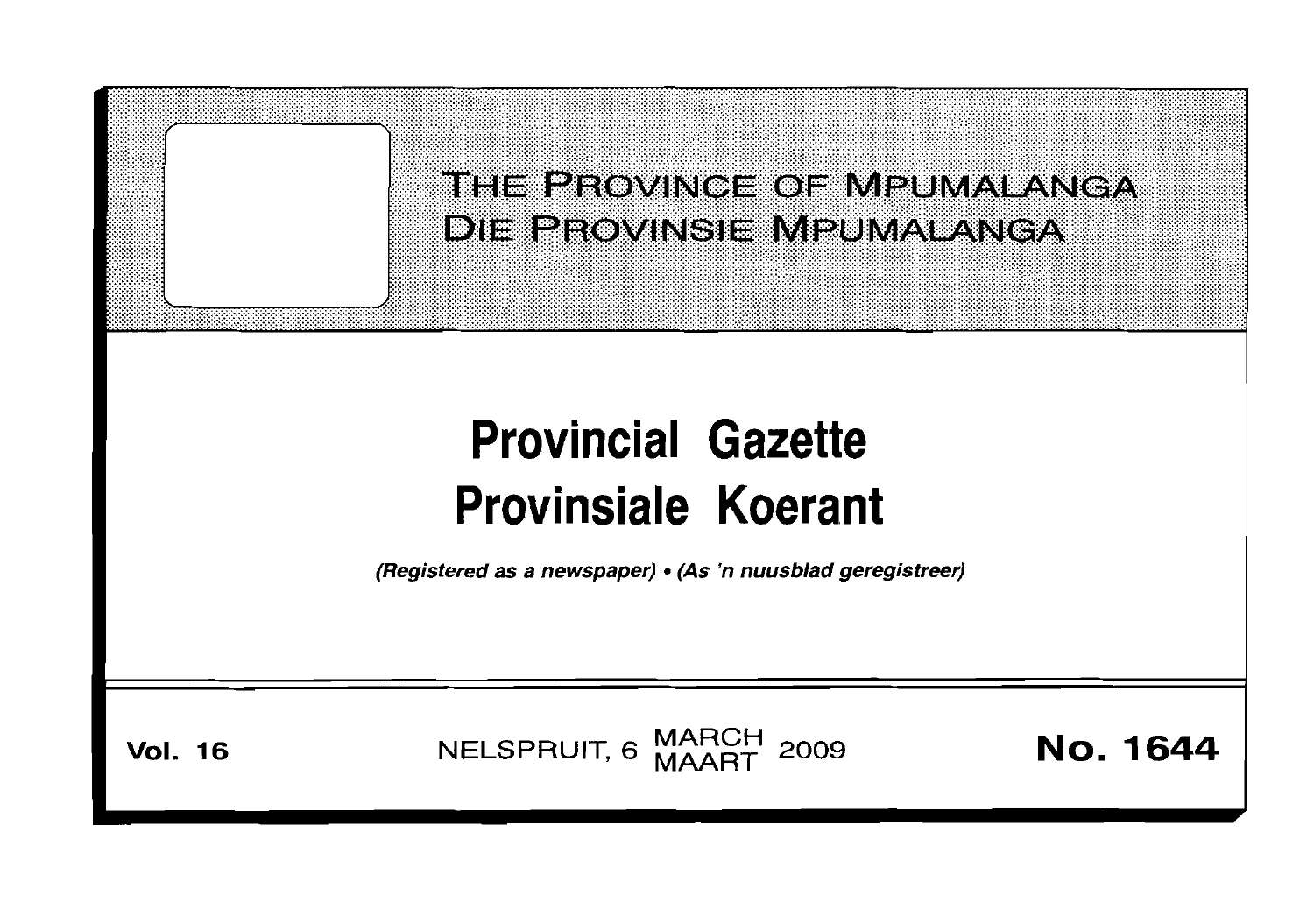No.

| <b>CONTENTS • INHOUD</b> |  |
|--------------------------|--|
|--------------------------|--|

*Page Gazette* No. No.

## **GENERAL NOTICES· ALGEMENE KENNISGEWINGS**

| 54<br>55 |                                                                                                                   | 8<br>8 | 1644<br>1644 |
|----------|-------------------------------------------------------------------------------------------------------------------|--------|--------------|
| 55       |                                                                                                                   | 9      | 1644         |
| 56       | Town-planning and Townships Ordinance (15/1986): Greater Malelane Amendment Scheme 130                            | 9      | 1644         |
| 56       |                                                                                                                   | 9      | 1644         |
| 57       |                                                                                                                   | 10     | 1644         |
| 57       |                                                                                                                   | 10     | 1644         |
| 58       |                                                                                                                   | 11     | 1644         |
| 58       |                                                                                                                   | 11     | 1644         |
| 59       |                                                                                                                   | 11     | 1644         |
| 59       |                                                                                                                   | 12     | 1644         |
| 60       | Town-planning and Townships Ordinance (15/1986): Piet Retief Amendment Schemes 172, 181, 182, 183 & 184           | 12     | 1644         |
| 60       | Ordonnansie op Dorpsbeplanning en Dorpe (15/1986): Piet Retief-wysigingskemas 172, 181, 182, 183 & 184            | 13     | 1644         |
| 61       |                                                                                                                   | 13     | 1644         |
| 61       |                                                                                                                   | 13     | 1644         |
| 62       |                                                                                                                   | 14     | 1644         |
| 62       |                                                                                                                   | 14     | 1644         |
| 63       | Development Facilitation Act, 1995: Establishment of land development area: Portion 23, farm Klipkopje 228 JT and |        |              |
|          |                                                                                                                   | 14     | 1644         |
| 67       |                                                                                                                   | 16     | 1644         |
| 67       |                                                                                                                   | 16     | 1644         |
| 68       |                                                                                                                   | 17     | 1644         |
| 68       |                                                                                                                   | 17     | 1644         |
| 69       |                                                                                                                   | 17     | 1644         |
| 69       |                                                                                                                   | 18     | 1644         |
| 70       | Division of Land Ordinance (20/1986): Subdivision: Portion 1, Holding 183, Modder East Orchards Agricultural      | 18     | 1644         |
| 70       | Ordonnansie op die Verdeling van Grond (20/1986): Onderverdeling: Gedeelte 1, Hoewe 183, Modder Oos Boorde        | 18     | 1644         |
|          | LOCAL AUTHORITY NOTICE · PLAASLIKE BESTUURSKENNISGEWING                                                           |        |              |
|          | 53 Town-planning and Townships Ordinance (15/1986): Govan Mbeki Municipality: Trichardt Amendment Scheme 136      | 19     | 1644         |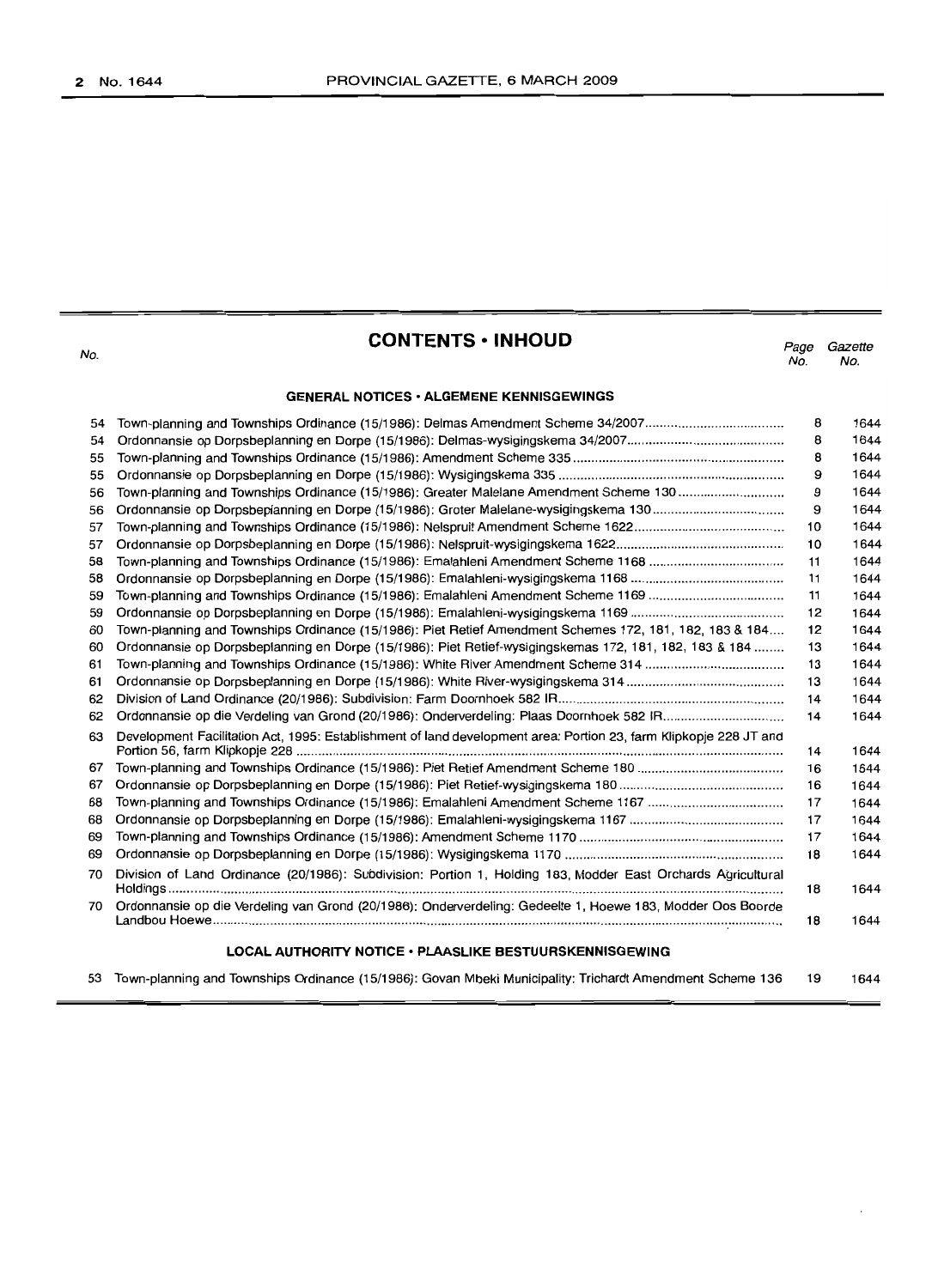| <b>IMPORTANT NOTICE</b>                                                                                                                                            |                                     |  |  |  |
|--------------------------------------------------------------------------------------------------------------------------------------------------------------------|-------------------------------------|--|--|--|
| The                                                                                                                                                                |                                     |  |  |  |
| <b>Mpumalanga Province Provincial Gazette Function</b>                                                                                                             |                                     |  |  |  |
| will be transferred to the                                                                                                                                         |                                     |  |  |  |
| <b>Government Printer</b> in Pretoria                                                                                                                              |                                     |  |  |  |
| as from 1 April 2005                                                                                                                                               |                                     |  |  |  |
| <b>NEW PARTICULARS ARE AS FOLLOWS:</b>                                                                                                                             |                                     |  |  |  |
| <b>Physical address:</b>                                                                                                                                           | <b>Postal address:</b>              |  |  |  |
| <b>Government Printing Works</b><br>149 Bosman Street<br>Pretoria                                                                                                  | Private Bag X85<br>Pretoria<br>0001 |  |  |  |
| <b>New contact persons:</b> Louise Fourie Tel.: (012) 334-4686<br>Mrs H. Wolmarans Tel.: (012) 334-4591                                                            |                                     |  |  |  |
| Fax number:<br>$(012)$ 323 $-8805$                                                                                                                                 |                                     |  |  |  |
| <b>E-mail address:</b><br>hester.wolmarans@gpw.gov.za<br>louise.fourie@gpw.gov.za                                                                                  |                                     |  |  |  |
| <b>Contact persons for subscribers:</b>                                                                                                                            |                                     |  |  |  |
| Mrs S. M. Milanzi Tel.: (012) 334-4734<br>Mrs J. Wehmeyer Tel.: (012) 334-4753<br>Fax.: (012) 323-9574                                                             |                                     |  |  |  |
| This phase-in period is to commence from 18 March 2005 (suggest date of advert)<br>and notice comes into operation as from 1 April 2005.                           |                                     |  |  |  |
| Subscribers and all other stakeholders are advised to send their advertisements<br>directly to the Government Printing Works, two weeks before the 1st April 2005. |                                     |  |  |  |
| In future, adverts have to be paid in advance<br>before being published in the Gazette.                                                                            |                                     |  |  |  |
| <b>AWIE VAN ZYL</b>                                                                                                                                                |                                     |  |  |  |
| <b>Advertising Manager</b>                                                                                                                                         |                                     |  |  |  |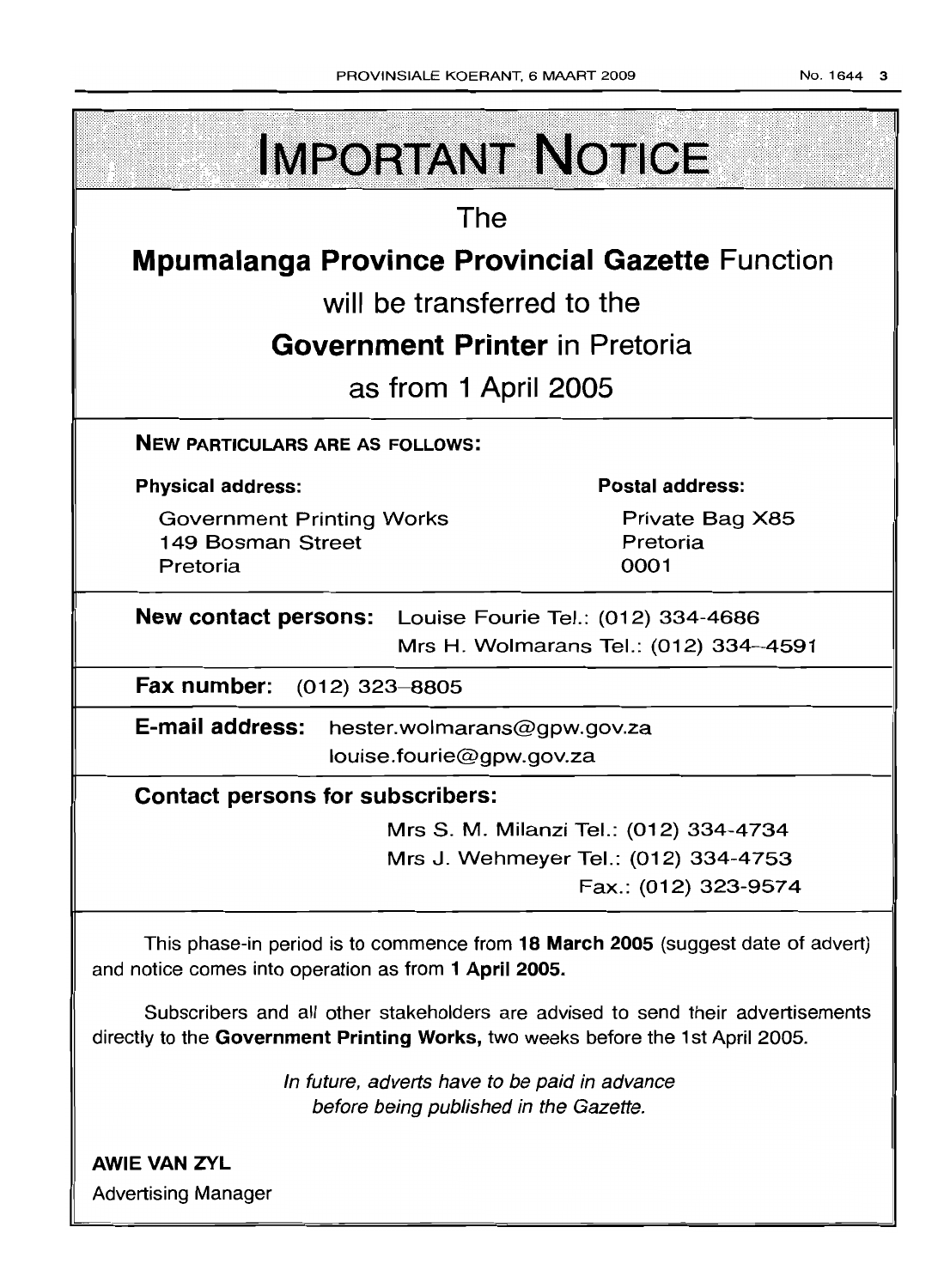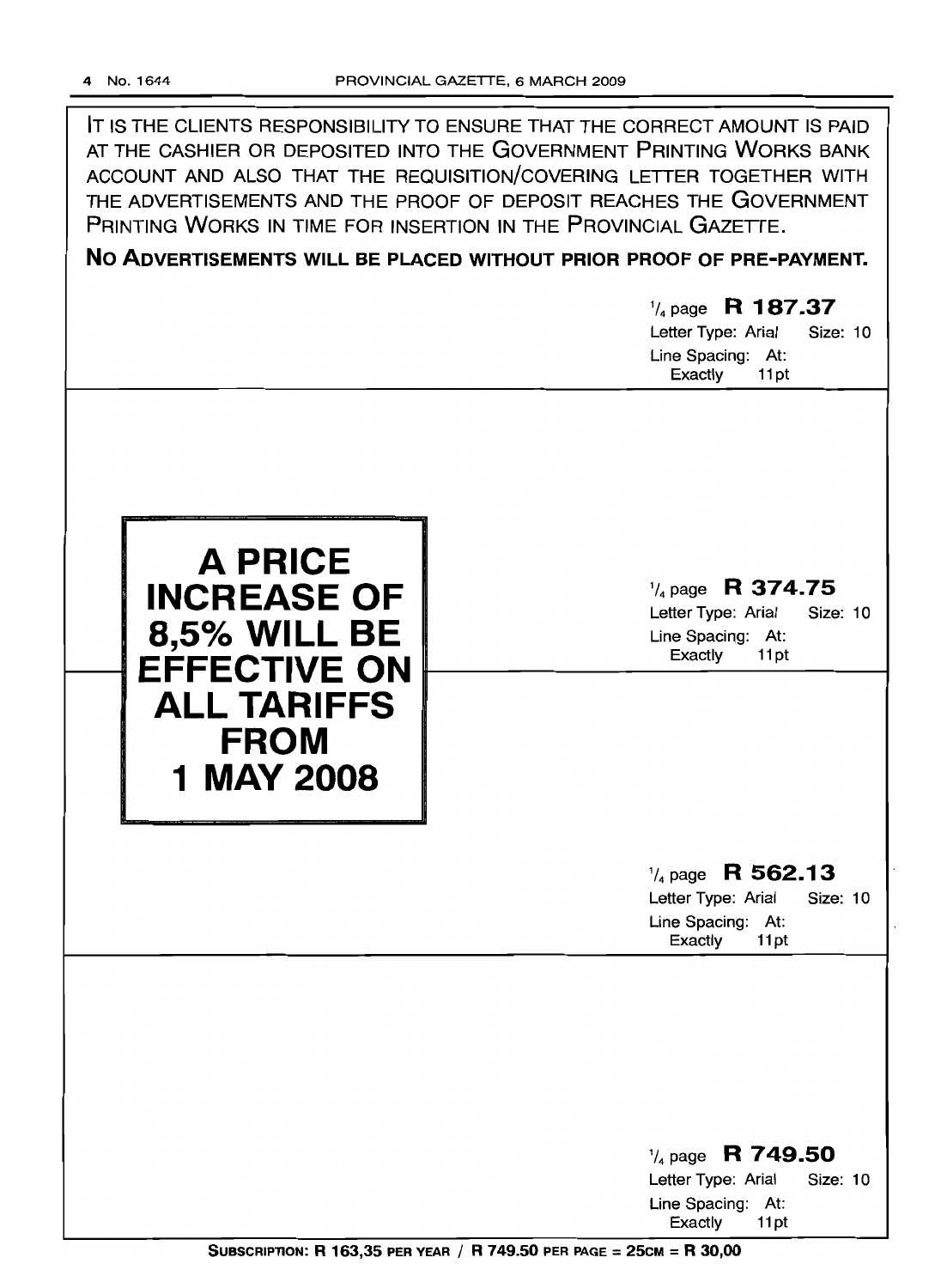

- (1) any delay in the publication of a notice or publication of such notice on any date other than that stipulated by the advertiser;
- (2) erroneous classification of a notice, or the placement of such notice in any section or under any heading other than the section or heading stipulated by the advertiser;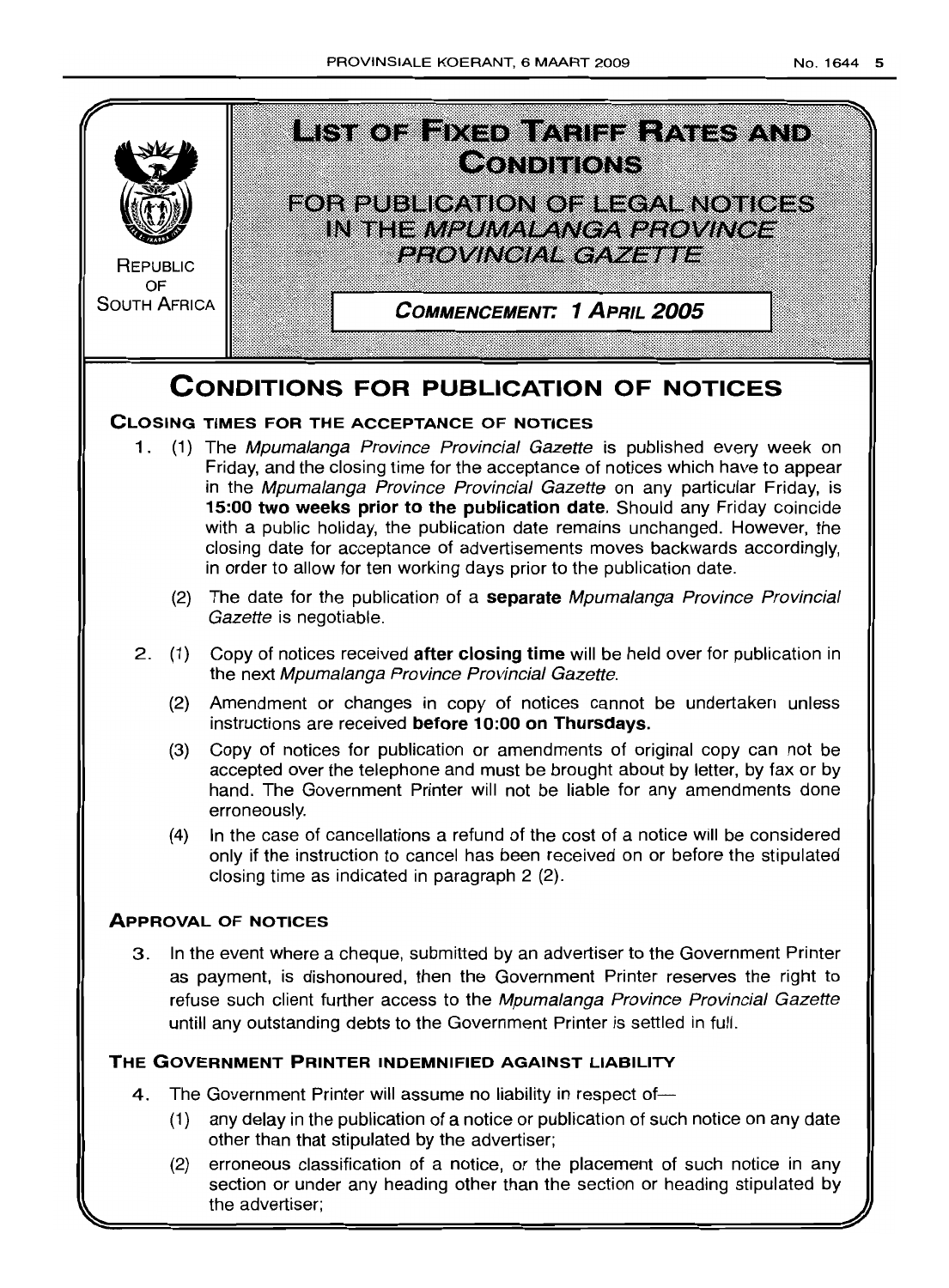(3) any editing, revision, omission, typographical errors or errors resulting from faint or indistinct copy.

## LIABILITY OF ADVERTISER

5. Advertisers will be held liable for any compensation and costs arising from any action which may be instituted against the Government Printer in consequence of the publication of any notice.

## **COPY**

- 6. Copy of notices must be typed on one side of the paper only and may not constitute part of any covering letter or document.
- 7. At the top of any copy, and set well apart from the notice, the following must be stated:

Where applicable

- (1) The heading under which the notice is to appear.
- (2) The cost of publication applicable to the notice, in accordance with the "Word Count Table".

## PAYMENT OF COST

- 9. With effect from 1 April 2005 no notice will be accepted for publication unless the cost of the insertion(s) is prepaid in CASH or by CHEQUE or POSTAL ORDERS. It can be arranged that money can be paid into the banking account of the Government Printer, in which case the deposit slip accompanies the advertisement before publication thereof.
- 10. (1) The cost of a notice must be calculated by the advertiser in accordance with the word count table.
	- (2) Where there is any doubt about the cost of publication of a notice, and in the case of copy, an enquiry, accompanied by the relevant copy, should be addressed to the Advertising Section, Government Printing Works, Private Bag X85, Pretoria, 0001 [Fax: (012) 323-8805], before publication.
- 11. Overpayment resulting from miscalculation on the part of the advertiser of the cost of publication of a notice will not be refunded, unless the advertiser furnishes adequate reasons why such miscalculation occurred. In the event of underpayments, the difference will be recovered from the advertiser, and the notice(s) will not be published until such time as the full cost of such publication has been duly paid in cash or by cheque or postal orders, or into the banking account.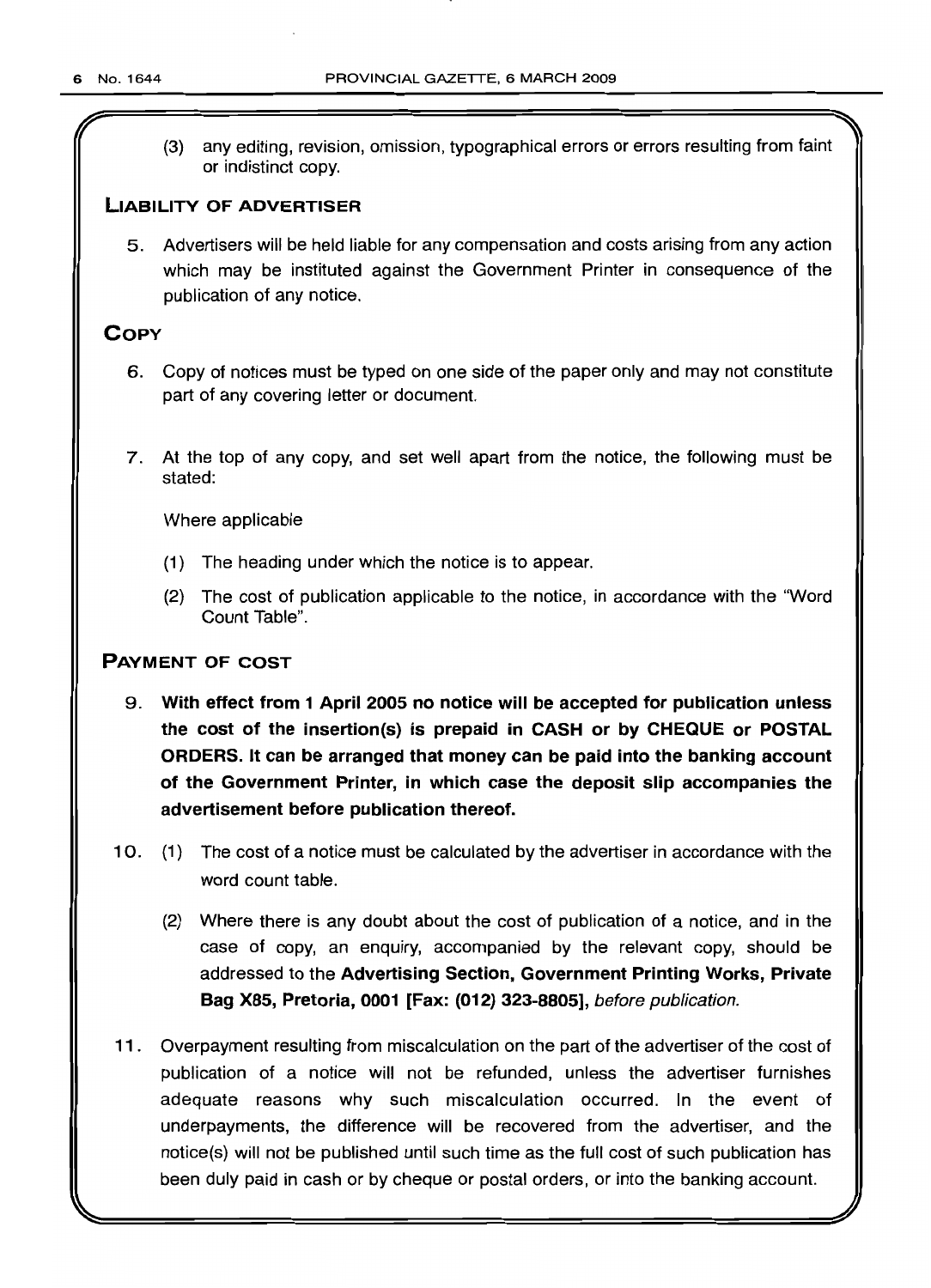- 12. In the event of a notice being cancelled, a refund will be made only if no cost regarding the placing of the notice has been incurred by the Government Printing Works.
- 13. The Government Printer reserves the right to levy an additional charge in cases where notices, the cost of which has been calculated in accordance with the Word Count Table, are subsequently found to be excessively lengthy or to contain overmuch or complicated tabulation.

## PROOF OF PUBLICATION

14. Copies of the Mpumalanga Province Provincial Gazette which may be required as proof of publication, may be ordered from the Government Printer at the ruling price. The Government Printer will assume no liability for any failure to post such Mpumalanga Province Provincial Gazette(s) or for any delay in despatching it/them.

# **GOVERNMENT PRINTERS BANK ACCOUNT PARTICULARS**

Bank: ABSA

BOSMAN STREET

Account No.: 4057114016

Branch code: 632005

Reference No.: 00000047

Fax No.: (012) 323 8805

## Enquiries:

| Mrs. L. Fourie    | Tel.: (012) 334-4686 |
|-------------------|----------------------|
| Mrs. H. Wolmarans | Tel.: (012) 334-4591 |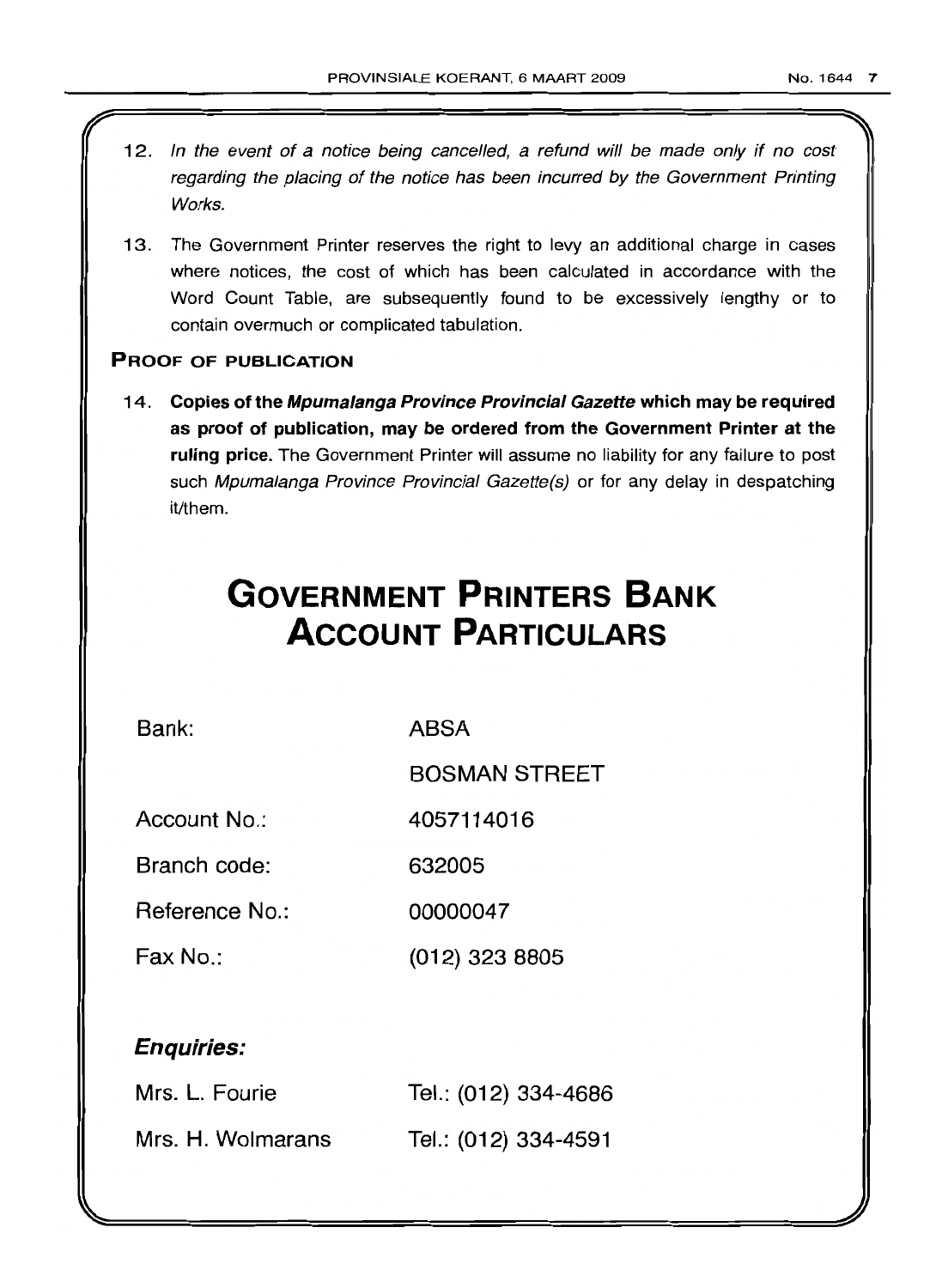## **GENERAL NOTICES • ALGEMENE KENNISGEWINGS**

## **NOTICE 54 OF 2009**

NOTICE OF APPLICATION FOR AMENDMENT OF TOWN-PLANNING SCHEME IN TERMS OF SECTION 56 (1) (b) (i) AND (ii) OF THE TOWN-PLANNING AND TOWNSHIPS ORDINANCE, 1986 (ORDINANCE 15 OF 1986)

## **DELMAS AMENDMENT SCHEME** 34/2007

We, Terraplan Associates, being the authorised agent of the owner of Ert 541, Delmas Extension 2, hereby give notice in terms of section 56 (1) (b) (i) and (ii) of the Town-planning and Townships Ordinance, 1986, that we have applied to the Delmas Local Municipality for the amendment of the town-planning scheme known as the Delmas Town-planning Scheme, 2007, by the rezoning of the above-mentioned ert, situated at 2 Bothma Street, Delmas Extension 2, from "Business 1" to "Special" for offices, a guesthouse as well as a dwelling unit as primary land use, subject to certain restrictive measures.

Particulars of the application will lie for inspection during normal office hours at the office of the Municipal Manager, Room 2, c/o Samuel Road and Van der Walt Street, Delmas, for the period of 28 days from 27-02-2009.

Objections to or representations in respect of the application must be lodged with or made in writing to the Municipal Manager at the above address or at P.O. Box 6, Delmas, 2210, within a period of 28 days from 27-02-2009.

Address of agent: (HS1892) Terraplan Associates, P.O. Box 1903, Kempton Park, 1620.

## **• KENNISGEWING 54 VAN 2009**

KENNISGEWING VAN AANSOEK OM WYSIGING VAN DORPSBEPLANNINGSKEMA INGEVOLGE ARTIKEL 56 (1) (b) (i) EN (ii) VAN DIE ORDONNANSIE OP DORPSBEPLANNING EN DORPE, 1986 (ORDONNANSIE 15 VAN 1986)

#### **DELMAS·WYSIGINGSKEMA** 34/2007

Ons, Terraplan Medewerkers, synde die gemagtigde agent van die eienaar van Ert 541, Delmas Uitbreiding 2, gee hiermee ingevolge artikel 56 (1) (b) (i) en (ii) van die Ordonnansie op Dorpsbeplanning en Dorpe, 1986, kennis dat ons by die Delmas Plaaslike Munisipaliteit aansoek gedoen het om die wysiging van die dorpsbeplanningskema bekend as Delmasdorpsbeplanningskema, 2007, deur die hersonering van die eiendom hierbo beskryf, gelee te Bothmastraat 2, Delmas Uitbreiding 2, vanaf "Besigheid 1" na "Spesiaal" vir kantore, 'n gastehuis asook 'n woonhuis as primêre grondgebruik, onderworpe aan sekere beperkende voorwaardes.

Besonderhede van die aansoek lê ter insae gedurende gewone kantoorure by die kantoor van die Munisipale Bestuurder, Kamer 2, h/v Samuelweg en Van der Waltstraat, Delmas, vir 'n tydperk van 28 dae vanaf 27-02-2009.

Besware teen of vertoe ten opsigte van die aansoek moet binne 'n tydperk van 28 dae vanaf 27-02-2009 skriftelik by of tot die Munisipale Bestuurder by bovermelde adres of by Posbus 6, Delmas, 2210, ingedien of gerig word.

Adres van agent: (HS1892) Terraplan Medewerkers, Posbus 1903, Kempton Park, 1620.

27-6

#### **NOTICE 55 OF 2009**

SCHEDULE 8

[Regulation 11 (2)]

NOTICE OF APPLICATION FOR AMENDMENT OF TOWN-PLANNING SCHEME IN TERMS OF SECTION 56 (1) (b) (i) OF THE TOWN-PLANNING AND TOWNSHIPS ORDINANCE, 1986 (ORDINANCE 15 OF 1986)

#### **AMENDMENT SCHEME** 335

I, Hannah Coetzee, being the authorized agent of the owner of Ert 4234, Extension 2, Mhluzi, hereby give notice in terms of section 56 (1) (b) (i) of the Town-planning and Townships Ordinance, 1986, that I have applied to the Steve Tshwete Local Municipality for the amendment of the town-planning scheme known as Steve Tshwete Town-planning Scheme, 2004, by the rezoning of the property described above from "Residential 1" to "Institutional".

Particulars of the application will lie for inspection during normal office hours at the office of the Town Secretary, Room C314, Municipal Building, Wanderers Avenue, Middelburg, for a period of 28 days from 27 February 2009.

Objections to or representations in respect of the application must be lodged with or made in writing to the Secretary at the above address or at P.O. Box 14, Middelburg, 1050, within a period of 28 days from 27 February 2009.

Address of agent: Hannah Coetzee (083 668 7526), Suite MW 56, Private Bag X1838, Middelburg, 1050. E-mail: hannahc@lantic.net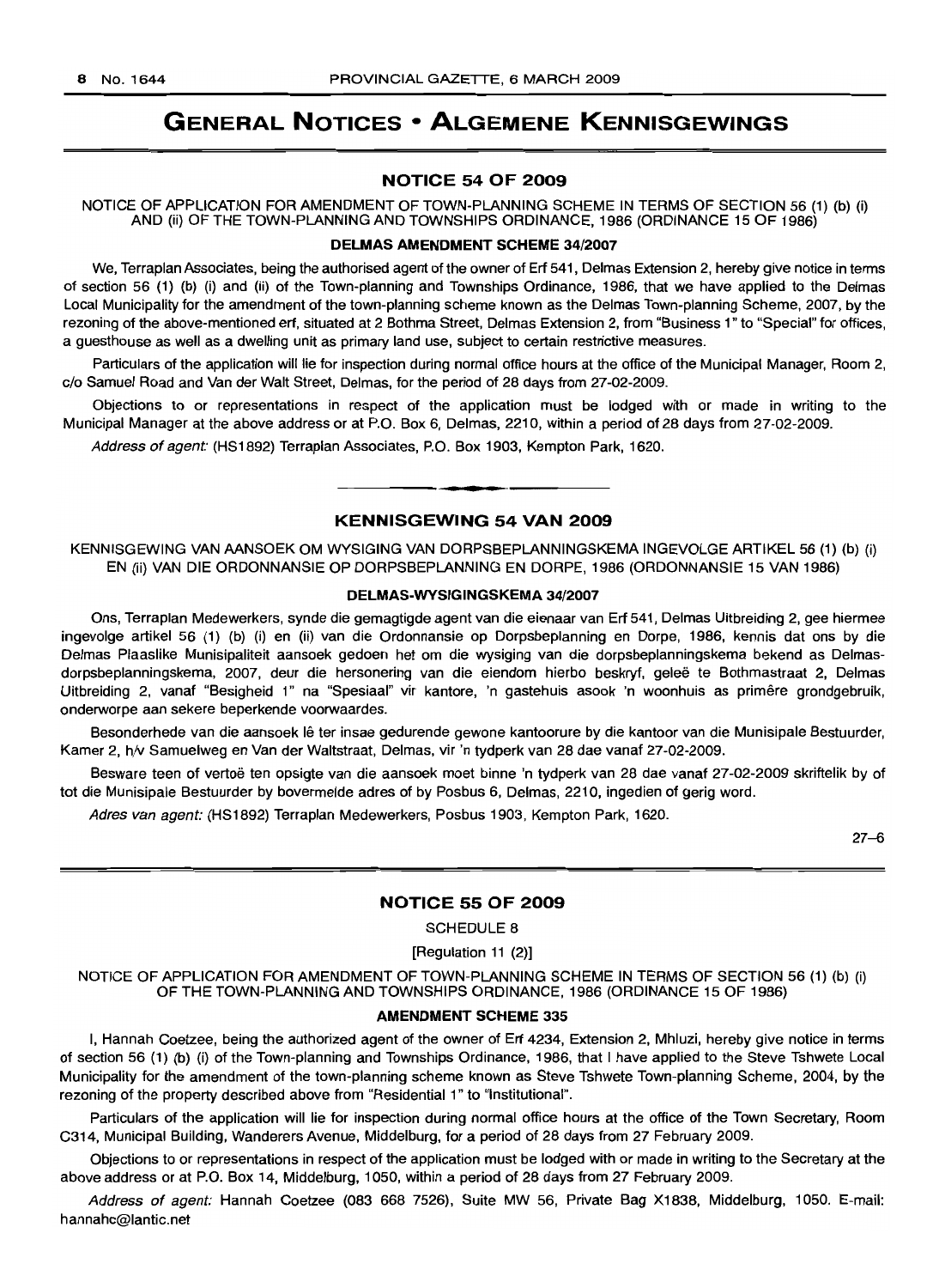## **KENNISGEWING 55 VAN 2009**

BYLAE 8

[Regulasie 11 (2)]

KENNISGEWING VAN AANSOEK OM WYSIGING VAN DORPSBEPLANNINGSKEMA INGEVOLGE ARTIKEL 56 (1) (b) (ii) VAN DIE ORDONNANSIE OP DORPSBEPLANNING EN DORPE, 1986 (ORDONNANSIE 15 VAN 1986)

#### **WYSIGINGSKEMA 335**

Ek, Hannah Coetzee, synde die gemagtigde agent van die eienaar van Erf 4234, Ext 2, Mhluzi, gee hiermee ingevolge artikel 56 (1) (b) (i) van die Ordonnansie op Dorpsbeplanning en Dorpe, 1986, kennis dat ek by die Steve Tshwete Plaaslike Munisipaliteit aansoek gedoen het om die wysiging van die dorpsbeplanningskema bekend as Steve Tshwete Dorpsbeplanningskema, 2004, deur die hersonering van die eiendom hierbo beskryf van "Residensieel 1" na "Institutional".

Besonderhede van die aansoek lê ter insae gedurende gewone kantoorure by die kantoor van die Stadsekretaris, Kamer C314, Munisipale Gebou, Wandererslaan, Middelburg, vir'n tydperk van 28 dae vanaf 27 Februarie 2009.

Besware of vertoë ten opsigte van die aansoek moet binne 'n tydperk van 28 dae vanaf 27 Februarie 2009 skriftelik by of tot die Sekretaris by bovermelde adres of by Posbus 14, Middelburg, 1050, ingedien of gerig word.

Adres van agent: Hannah Coetzee (083 668 7526), Suite MW 56, Privaatsak X1838, Middelburg, 1050. E-pos: hannahc@ lantic.net

27-6

## **NOTICE 56 OF 2009**

#### **GREATER MALELANE AMENDMENT SCHEME 130 (HECTORSPRUIT)**

NOTICE OF APPLICATION FOR THE AMENDMENT OF THE TOWN-PLANNING SCHEME IN TERMS OF SECTION 56 (1) (b) (i) OF THE TOWN-PLANNING AND TOWNSHIPS ORDINANCE, 1986 (ORDINANCE 15 OF 1986)

We, Nuplan Development Planners, being the authorised agent of the new registered owner of Erf 210, Hectorspruit Township, hereby gives notice in terms of section 56 (1) (b) (i) of the Town-planning and Townships Ordinance, 1986 (Ordinance 15 of 1986), that we have applied to the Nkomazi Local Municipality for the amendment of the town-planning scheme known as the Greater Malelane Town-planning Scheme, 1997, by the rezoning of a subdivided portion of the property described above, situated on the corner of First Street and Naboom Street, Hactorspruit, from "Government" to "Business 1" with a specified FAR.

Particulars of the application will lie for inspection during normal office hours at the office of the Acting Head of the Department, Nkomazi Municipal Works, situated alongside Opdraend Street, Malelane, for a period of 28 days from 27 February 2009.

Objections to or representations in respect of the application must be lodged with or made in writing to the Acting Head of the Department at the above address or at Nkomazi Local Municipality, Private Bag X101, Malelane, 1320, within a period of 28 days from 27 February 2009 (not later than 27 March 2009).

Address of agent: Nuplan Development Planners, P.O. Box 2555, Nelspruit, 1200. Tel: (013) 752-3422. Fax: (013) 752-5795. E-mail: nuplan@mweb.co.za. Ref: TFMC-WS-001 .

## **KENNISGEWING 56 VAN 2009**

.**- .**

#### **GROTER MALELANE WYSIGINGSKEMA 130 (HECTORSPRUIT)**

KENNISGEWING VAN AANSOEK OM WYSIGING VAN DORPSBEPLANNINGSKEMA INGEVOLGE ARTIKEL 56 (1) (b) (i) VAN DIE ORDONNANSIE OP DORPSBEPLANNING EN DORPE, 1986 (ORDONNANSIE 15 VAN 1986)

Ons, Nuplan Development Planners, synde die gemagtigde agent van die geregistreerde eienaar van Erf 210, Hectorspruit Dorpsgebied, gee hiermee ingevolge artikel 56 (1) (b) (i) van die Ordonnansie op Dorpsbeplanning en Dorpe, 1986 (Ordonnansie 15 van 1986), kennis dat ons by die Nkomazi Plaaslike Munisipaliteit aansoek gedoen het om die wysiging van die dorpsbeplanningskema, bekend as Groter Malelane Dorpsbeplanningskema, 1997, deur die hersonering van 'n onderverdeelde gedeelte van die eiendom hierbo beskryf, geleë op die hoek van Eerste Straat en Naboomstraat, Hectorspruit, vanaf "Regering" na "Besigheid 1" met 'n gespesifiseerde VRV.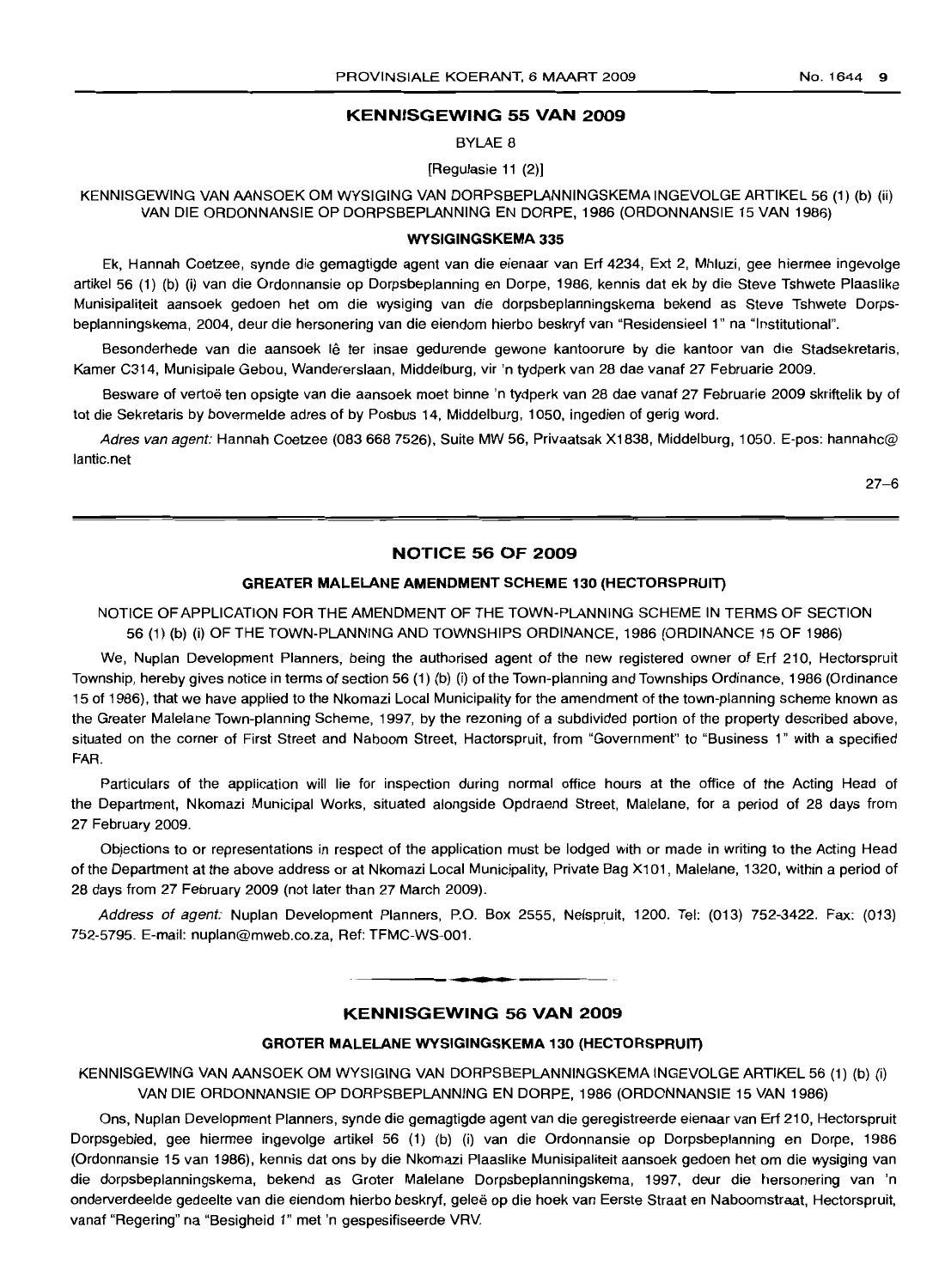Besonderhede van bogenoemde aansoek Ie ter insae gedurende gewone kantoorure by die kantoor van die Waarnemende Hoof van die Departement, Nkomazi Munisipale Werke, gelee langs Opdraendstraat, Malelane, vir 'n tydperk van 28 dae vanaf 27 Februarie 2009.

Besware teen of vertoë ten opsigte van die aansoek moet binne 'n tydperk van 28 dae vanaf 27 Februarie 2009 (nie later as 27 Maart 2009) skriftelik by of tot die Munisipale Bestuurder by bovermelde adres of Nkomazi Plaaslike Munisipaliteit, Privaatsak X101, Malelane, 1320, ingedien of gerig word.

Adres van agent: Nuplan Development Planners, Posbus 2555, Nelspruit, 1200. Tel. (013) 752-3422. Faks (013) 752-5795. E-pos: nuplan@mweb.co.za, Verw. TFMC-WS-001.

27-06

## **NOTICE 57 OF 2009**

### **NELSPRUIT AMENDMENT SCHEME 1622**

NOTICE OF APPLICATION FOR THE AMENDMENT OF TOWN-PLANNING SCHEME IN TERMS OF SECTION 56 (1) (b) (i) OF THE TOWN-PLANNING AND TOWNSHIPS ORDINANCE, 1986 (ORDINANCE 15 OF 1986)

We, Nuplan Development Planners, being the authorised agent of the registered owner of Ert 337, Sonheuwel Township, hereby give notice in terms of section 56 (1) (b) (i) of the Town-planning and Townships Ordinance, 1986 (Ordinance 15 of 1986), that we have applied to the Mbombela Local Municipality for the amendment of the town-planning scheme known as the Nelspruit Town-planning Scheme, 1989, by the rezoning of the property described above, situated at 25 Kock Street, from "Residential 1" with a density of one dwelling per erf to "Residential 1" with a density of one dwelling per 700 m<sup>2</sup>.

Particulars of the application will lie for inspection during normal office hours at the office of the Municipal Manager, Department of Urban and Rural Management, Mbombela Local Municipality, Nel Street, Nelspruit, for a period of 28 days from 27 February 2009.

Objections to or representations in respect of the application must be lodged with or made in writing to the Municipal Manager at the above address or at Mbombela Local Municipality, P.O. Box 45, Nelspruit, 1200, within a period of 28 days from 27 February 2009 (no later than 27 March 2009).

Address of agent: Nuplan Development Planners, P.O. Box 2555, Nelspruit, 1200. Tel: (013) 752-3422. Fax: (013) 752-5795. E-mail: nuplan@mweb.co.za Ref: ADI-CC-001 .

.**-.**

## **KENNISGEWING 57 VAN 2009**

#### **NELSPRUIT-WYSIGINGSKEMA 1622**

KENNISGEWING VAN AANSOEK OM WYSIGING VAN DORPSBEPLANNINGSKEMA INGEVOLGE ARTIKEL 56 (1) (b) (i) VAN DIE ORDONNANSIE OP DORPSBEPLANNING EN DORPE, 1986 (ORDONNANSIE 15 VAN 1986)

Ons, Nuplan Development Planners, synde die gemagtigde agent van die geregistreerde eienaar van Ert 337, Sonheuwel Dorpsqebled, gee hiermee ingevolge artikel 56 (1) (b) (i) van die Ordonnansie op Dorpsbeplanning en Dorpe, 1986 (Ordonnansie 15 van 1986), kennis dat ons by die Mbombela Plaaslike Munisipaliteit aansoek gedoen het om die wysiging van die dorpsbeplanningskema. bekend as Nelspruit-dorpsbeplanningskema, 1989, deur die hersonering van die eiendomme hierbo beskryf, geleë te Kockstraat 25, vanaf "Residensieel 1" met 'n digtheid van een woonhuis per erf na "Residensieel 1" met 'n digtheid van een woonhuis per 700 m<sup>2</sup>.

Besonderhede van bogenoemde aansoek lê ter insae gedurende gewone kantoorure by die kantoor van die Munisipale Bestuurder: Departement Stedelike en Landelike Bestuur, Mbombela Plaaslike Munisipaliteit, Burgersentrum, Nelstraat, Nelspruit, vir 'n tydperk van 28 dae vanaf 27 Februarie 2009.

Besware teen of vertoë ten opsigte van die aansoek moet binne 'n tydperk van 28 dae vanaf 27 Februarie 2009 (nie later as 27 Maart 2009) skriftelik by of tot die Munisipale Bestuurder by bovermelde adres of Mbombela Plaaslike Munisipaliteit, Posbus 45, Nelspruit, 1200, ingedien of gerig word.

Adres van agent: Nuplan Development Planners, Posbus 2555, Nelspruit, 1200. Tel. (013) 752-3422. Faks (013) 752·5795. E-pos: nuplan@mweb.co.za Verw. ADI-CC-001.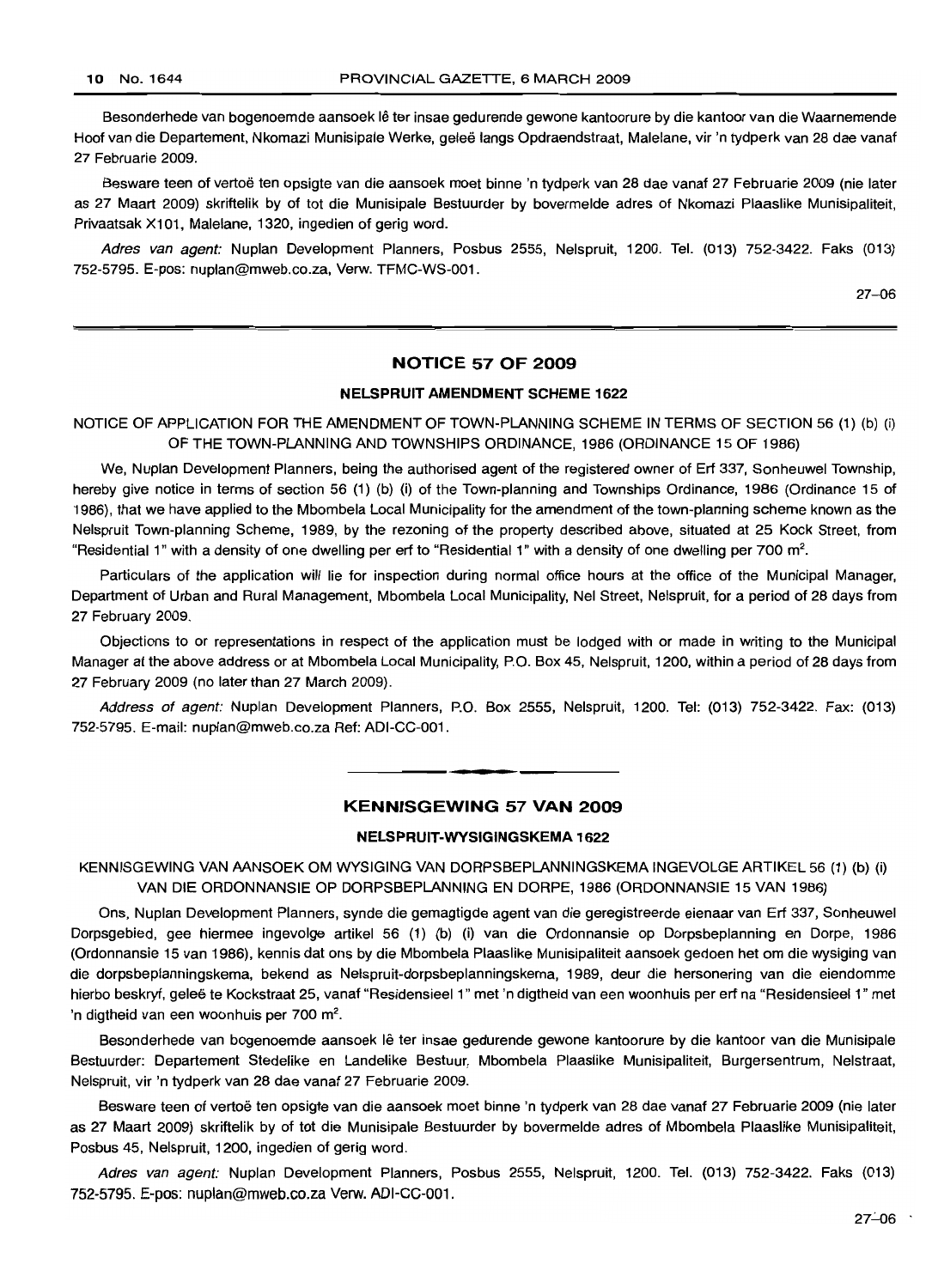## **NOTICE 58 OF 2009**

#### **EMALAHLENI AMENDMENT SCHEME 1168**

#### **WITH ANNEXURE 422**

NOTICE OF APPLICATION FOR THE AMENDMENT OF THE EMALAHLENI TOWN-PLANNING SCHEME, 1991, IN TERMS OF SECTION 56 (1) (b) (i) OF THE TOWN-PLANNING AND TOWNSHIPS ORDINANCE, 1986 (ORDINANCE 15 OF 1986)

We, Urban Dynamics (Mpumalanga) Inc., being the authorized agent of the registered owner of Erven R/6650, 1/6650 and 6651 KwaGuqa Extension 10, hereby give notice in terms of section 56 (1) (b) (i) of the Town-planning and Townships Ordinance, 1986, that we have applied to the Emalahleni Local Municipality for the amendment of the town-planning scheme known as the Emalahleni Town-planning Scheme, 1991, by the rezoning of the above-mentioned erven, situated adjacent to Chris Hani and Shadrak Maelanery Avenue, Kwa-Guqa Extension 10, from "Municipal", "Public Road" and "Community Facility" to "Residential 1", "Public Road", "Educational" and "Public Open Space", subject to certain conditions.

Particulars of the application will lie for inspection during normal office hours at the office of the Municipal Manager, Emalahleni Local Municipality, Municipal Buildings, Mandela Street, Emalahleni, 1035, for a period of 28 days from 27 February 2009.

Objections to or representations in respect of the application must be lodged with or made in writing to the Municipal Manager at the above address or at Emalahleni Local Municipality, P.O. Box 3, Witbank, 1035, within a period of 28 days from 27 February 2009.

Applicant: Urban Dynamics (Mpumalanga) Inc., Propark Building, 44 Wes Street (P.O. Box 3294), Middelburg, 1050. Tel: (013) 243-1219. Fax: (013) 243-1321. .**- .**

## **KENNISGEWING 58 VAN 2009**

#### **EMALAHLENI WYSIGINGSKEMA 1168**

#### **MET BYLAE 422**

KENNISGEWING VAN DIE AANSOEK OM DIE WYSIGING VAN DIE EMALAHLENI DORPSBEPLANNINGSKEMA, 1991, INGEVOLGE ARTIKEL 56 (1) (b) (i) VAN DIE ORDONNANSIE OP DORPSBEPLANNING EN DORPE, 1986 (ORDONNANSIE 15 VAN 1986)

Ons, Urban Dynamics (Mpumalanga) Ing., synde die gemagtigde agent van die geregistreerde eienaar van Erwe R/6650, 1/6650 en 6651, KwaGuga Uitbreiding 10, gee hiermee ingevolge artikel 56 (1) (b) (i) van die Ordonnansie op Dorpsbeplanning en Dorpe, 1986, kennis dat ons by die Emalahleni Plaaslike Munisipaliteit aansoek gedoen het om die wysiging van die Emalahleni Dorpsbeplanninqskema, 1991, deur die hersonering van bovermelde eiendomme, gelee aangrensend aan Chris Hani en Shadrak Maelanerylaan, KwaGuqa Uitbreiding 10, vanaf "Munisipaal", "Publieke Pad" en "Gemeenskapsfasiliteit" na "Residensieel 1", "Paaie", Opvoedkundig" en "Publieke Oop Ruimte" onderworpe aan sekere voorwaardes.

Besonderhede van die aansoek lê ter insae gedurende gewone kantoorure by die kantoor van die Munisipale Bestuurder, Emalahleni Plaaslike Munisipaliteit, Munisipale Gebou, Mandelastraat, Emalahleni, 1035, vir 'n tydperk van 28 dae vanaf 27 Februarie 2009.

Besware of vertoë ten opsigte van die aansoek moet binne 'n tydperk van 28 dae vanaf 27 Februarie 2009 skriftelik in tweevoud by of tot die Munisipale Bestuurder by bovermelde adres of by Emalahleni Plaaslike Munisipaliteit, Posbus 3, Witbank, 1035, ingedien of gerig word.

Applikant: Urban Dynamics (Mpumalanga) Ing., Propark Gebou, Wesstraat 44 (Posbus 3294), Middelburg, 1050. Tel: (013) 243-1219. Faks: (013) 243-1321.

27-06

### **NOTICE 59 OF 2009**

#### **EMALAHLENI AMENDMENT SCHEME 1169**

## **WITH ANNEXURE 423**

NOTICE OF APPLICATION FOR THE AMENDMENT OF THE EMALAHLENI TOWN-PLANNING SCHEME, 1991, IN TERMS OF SECTION 56 (1) (b) (i) OF THE TOWN-PLANNING AND TOWNSHIPS ORDINANCE, 1986 (ORDINANCE 15 OF 1986)

We, Urban Dynamics (Mpumalanga) Inc., being the authorized agent of the registered owner of Erven 6912, 6913, 6914, 6915, 6922, 6923, 6924, 6925, 6682, 6890, 6891, 6892 and 7897, kwa-Guqa Extension 11, hereby give notice in terms of section 56 (1) (b) (i) of the Town-planning and Townships Ordinance, 1986, that we have applied to the Emalahleni Local Municipality for the amendment of the town-planning scheme known as the Emalahleni Town-planning Scheme, 1991, by the rezoning of the above-mentioned erven, situated adjacent to KD Ndhlovu Drive, Kwa-Guqa Extension 11, from "Public Open Space", "Public Road", "Residential 1" and "Community Facility" to "Residential 1", "Roads" and "Public Open Space", subject to certain conditions.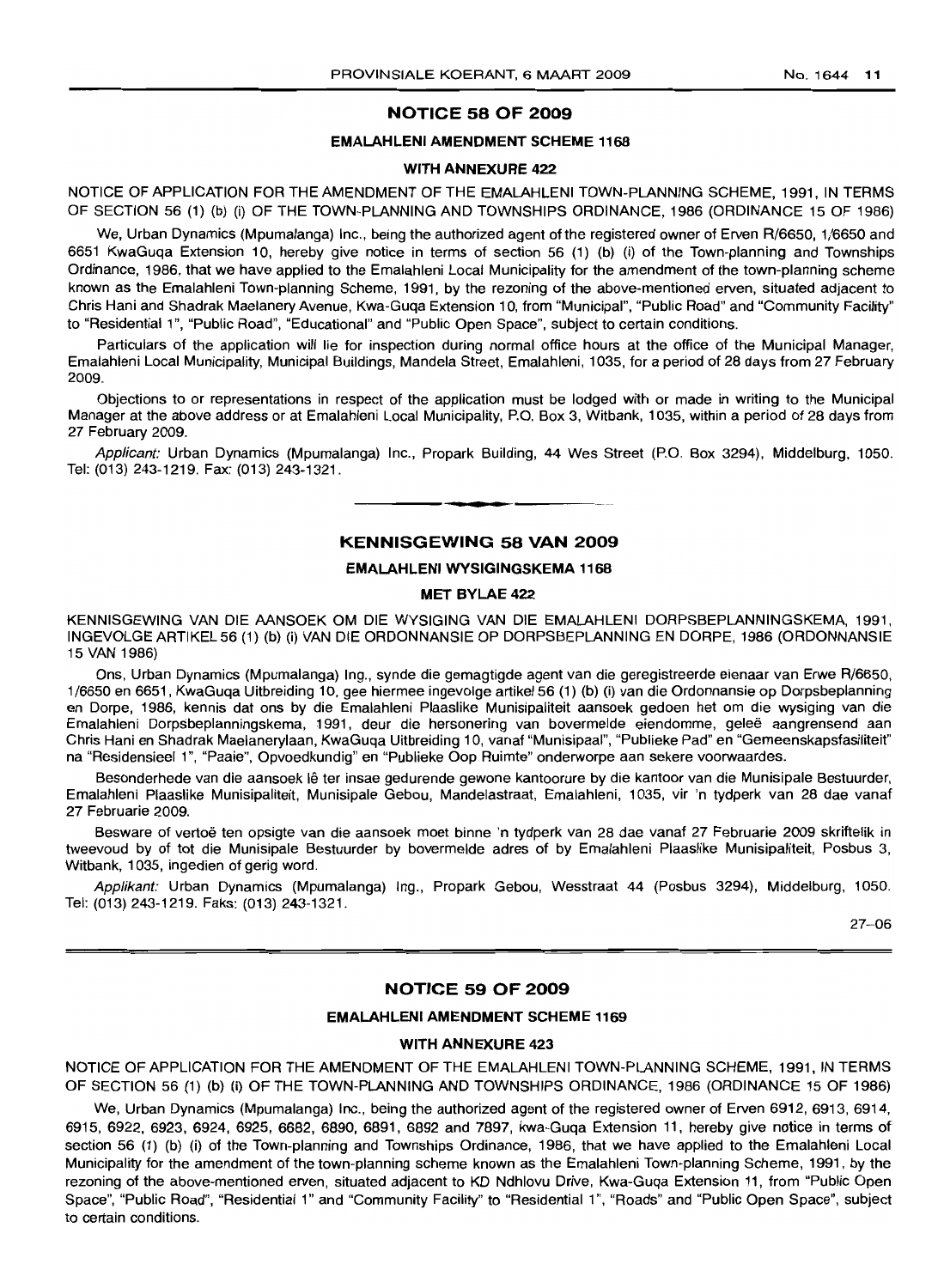Particulars of the application will lie for inspection during normal office hours at the office of the Municipal Manager, Emalahleni Local Municipality, Municipal Buildings, Mandela Street, Emalahleni, 1035, for a period of 28 days from 27 February 2009.

Objections to or representations in respect of the application must be lodged with or made in writing to the Municipal Manager at the above address or at Emalahleni Local Municipality, P.O. Box 3, Witbank, 1035, within a period of 28 days from 27 February 2009.

Applicant: Urban Dynamics (Mpumalanga) Inc., Propark Building, 44 Wes Street (P.O. Box 3294), Middelburg, 1050. Tel: (013) 243-1219. Fax: (013) 243-1321.

#### KENNISGEWING 59 VAN 2009

**• •**

#### EMALAHLENI WYSIGINGSKEMA 1169

#### MET BYLAE 423

KENNISGEWING VAN DIE AANSOEK OM DIE WYSIGING VAN DIE EMALAHLENI DORPSBEPLANNINGSKEMA, 1991, INGEVOLGE ARTIKEL 56 (1) (b) (i) VAN DIE ORDONNANSIE OP DORPSBEPLANNING EN DORPE, 1986 (ORDONNANSIE 15 VAN 1986)

Ons, Urban Dynamics (Mpumalanga) Ing., synde die gemagtigde agent van die geregistreerde eienaar van Erwe 6912, 6913, 6914, 6915, 6922, 6923, 6924, 6925, 6682, 6890, 6891, 6892 en 7897, kwa-Guqa Uitbreiding 11, gee hiermee ingevolge artikel 56 (1) (b) (i) van die Ordonnansie op Dorpsbeplanning en Dorpe, 1986, kennis dat ons by die Emalahleni Plaaslike Munisipaliteit aansoek gedoen het om die wysiging van die Emalahleni Dorpsbeplanningskema, 1991, deur die hersonering van bovermelde eiendomme, gelee aangrensend aan KD Ndhlovurylaan, kwa-Guqa Uitbreiding 11, vanaf "Publieke Oop Ruimte", "Publieke Pad", "Residensieel 1" en Gemeenskapsfasiliteit" na "Residensieel 1", "Paaie" en "Publieke Oop Ruimte" onderworpe aan sekere voorwaardes.

Besonderhede van die aansoek lê ter insae gedurende gewone kantoorure by die kantoor van die Munisipale Bestuurder, Emalahleni Plaaslike Munisipaliteit, Munisipale Gebou, Mandelastraat, Emalahleni, 1035, vir 'n tydperk van 28 dae vanaf 27 Februarie 2009.

Besware of vertoë ten opsigte van die aansoek moet binne 'n tydperk van 28 dae vanaf 27 Februarie 2009 skriftelik in tweevoud by of tot die Munisipale Bestuurder by bovermelde adres of by Emalahleni Plaaslike Munisipaliteit, Posbus 3, Witbank, 1035, ingedien of gerig word.

Applikant: Urban Dynamics (Mpumalanga) Ing., Propark Gebou, Wesstraat 44 (Posbus 3294), Middelburg, 1050. Tel: (013) 243-1219. Faks: (013) 243-1321.

27-06

#### NOTICE 60 OF 2009

#### PIET RETIEF AMENDMENT SCHEMES 172, 181, 182, 183 & 184

We, Reed & Partners Land Surveyors, being the authorised agent of the owners of the respective properties described hereby, give notice in terms of section 56 (1) (b) (i) of the Town-planning and Townships Ordinance, 1986, that we have applied to the Municipality of Mkhondo, for the amendment of the town-planning scheme known as Piet Retief Town-planning Scheme, 1980, by the rezoning of the properties described hereunder, as follows:

#### 1. Piet Retief Amendment Scheme 172:

By the rezoning of Portion 7 of Erf 445, Piet Retief, situated on the corner of Residency & Kotze Streets, Piet Retief, from "Residential 1" to "Business 2 with amended minimum density of 400 m":

#### 2. Piet Retief Amendment Scheme 181:

By the rezoning of Portion 5 of Erf 451, Piet Retief, situated at 18 Measroch Street, Piet Retief, from "Residential 1" to "Residential 3";

#### 3. Piet Retief Amendment Scheme 182:

By the rezoning of the Remainder of Erf 164, Piet Retief, situated at 23 Kruger Street, Piet Retief, from "Residential 1" to "Business 2 with special uses for offices";

#### 4. Piet Retief Amendment Scheme 183:

By the rezoning of the Remainder of Erf 215, Piet Retief, situated at 37A Von Brandis Street, Piet Retief, from "Residential 1" to "Residential 3";

#### 5. Piet Retief Amendment Scheme 184:

By the rezoning of Portion 8 of Erf 445, Piet Retief, situated at Kotze Street, Piet Retief, from "Residential 1" to "Business 2 with amended minimum density of 400 m<sup>2</sup>".

Particulars of the applications will lie for inspection during normal office hours at the office of the Municipal Manager, Mkhondo Municipality, Mark Street, Piet Retief, for a period of 28 days from 27 February 2009.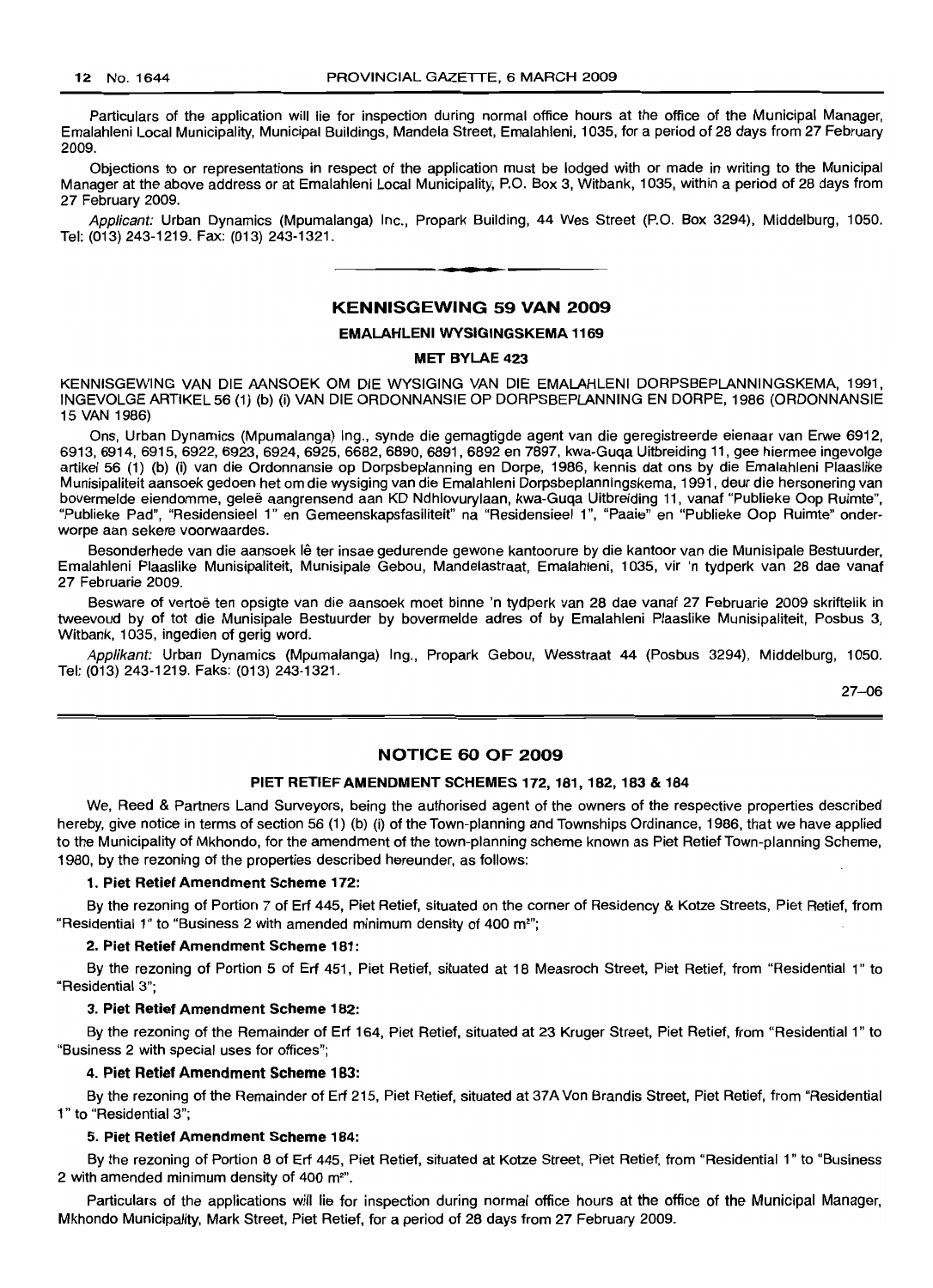Objections to or representations in respect of the applications must be lodged with or made in writing to the Municipal Manager at the above address or at P.O. Box 23, Piet Retief, 2380, within a period of 28 days from 27 February 2009.

Address of agent: Reed & Partners, Professional Land Surveyors, P.O. Box 132, Ermelo, 2350. Tel. No. (017) 811-2348. .**-.**

#### KENNISGEWING 60 VAN 2009

#### PIET RETIEF·WYSIGINGSKEMAS 172, 181, 182, 183 & 184

Ons, Reed & Vennote Landmeters, synde die gemagtigde agent van die eienaars van die onderskeie eiendomme hieronder beskryf, gee hiermee ingevolge artikel 56 (1) (b) (i) van die Ordonnansie op Dorpsbeplanning en Dorpe, 1986, kennis dat ons by die Munisipaliteit van Mkhondo aansoek gedoen het om die wysiging van die dorpsbeplanningskema bekend as Piet Retief-dorpsbeplanningskema, 1980, deur die hersonering van die eiendomme hieronder beskryf, soos volg:

#### 1. Piet Retief-wysigingskema 172:

Deur die hersonering van Gedeelte 7 van Erf 445, Piet Retief, geleë op die hoek van Residency- & Kotzestraat, Piet Retief, vanaf "Residensieel 1" na "Besigheid 2 met 'n gewysigde minimum digtheid van 400 m":

#### 2. Piet Retief-wysigingskema 181:

Deur die hersonering van Gedeelte 5 van Erf 451, Piet Retief, gelee in Measrochstraat 18, Piet Retief, vanaf "Residensieel 1" na "Residensieel 3";

#### 3. Piet Retief-wysigingskema 182:

Deur die hersonering van die Restant van Erf 164, Piet Retief, geleë in Krugerstraat 23, Piet Retief, vanaf "Residensieel 1" na "Besigheid 2 met spesiale gebruike vir kantore";

#### 4. Piet Retief-wysigingskema 183:

Deur die hersoneering van die Restant van Erf 215, Piet Retief, gelee in Von Brandisstraat 37A, Piet Retief, vanaf "Residensieel 1" na "Residensieel 3";

#### 5. Piet Retief-wysigingskema 184:

Deur die hersonering van Gedeelte 8 van Erf 445, Piet Retief, gelee in Kotzestraat, Piet Retief, vanaf "Residensieel 1" na "Besigheid 2 met 'n gewysigde minimum digtheid van 400 m<sup>2</sup>".

Besonderhede van die aansoeke lê ter insae gedurende gewone kantoorure by die kantoor van die Munisipale Bestuurder, Mkhondo Munisipaliteit, Markstraat, Piet Retief, vir 'n tydperk van 28 dae vanaf 27 Februarie 2009.

Besware teen of vertoë ten opsigte van die aansoeke moet binne 'n tydperk van 28 dae vanaf 27 Februarie 2009 skriftelik by of tot die Munisipale Bestuurder by bovermelde adres of by Posbus 23, Piet Retief, ingedien of gerig word.

Adres van agent: Reed & Vennote, Professionele Landmeters, Posbus 132, Ermelo, 2350. Tel. No. (017) 811-2348.

27-6

#### NOTICE 61 OF 2009

## WHITE RIVER AMENDMENT SCHEME 314

I, Sibusiso Sithole, being the authorized owner(s) of Portion 2 of Holding 76, White River Agricultural Holdings Extension 1, hereby gives notice in terms of section 56 (1) (b) (i) of the Town-planning and Townships Ordinance, 1986 (Ordinance 15 of 1986), that I have applied at the Mbombela Local Municipality for the amendment of the town-planning scheme known as the White River Town-planning Scheme, 1989, by the rezoning of the above-mentioned property from "Agricultural" to "Special" for accommodation facility.

Particulars of the application will lie for inspection during normal office hours at the office of the Municipal Manager, Mbombela Local Municipality, No.1 Nel Street, Nelspruit, for a period of 28 days from 27 February 2009.

Objections to or representations in respect of the application must be lodged with or made in writing to the Municipal Manager at the above address or at P.O. Box 45, Nelspruit, 1200, within a period of 28 days from 27 February 2009.

Address of the applicant: P.O. Box 26761, Nelspruit, 1200. Cont. Fax 086 684 4101.

#### KENNISGEWING 61 VAN 2009

**• •**

#### WHITE RIVER-WYSIGINGSKEMA 314

Ek, Sibusiso Sithole, synde die gemagtigde eienaar van Gedeelte 2 van Hoewe 76, White River Landbouhoewes Uitbreiding 1, gee hiermee ingevolge artikel 56 (1) (b) (i) van die Ordonnansie op Dorpsbeplanning en Dorpe, 1986 (Ordonnansie 15 van 1986), kennis dat ek by die Mbombela Plaaslike Munisipaliteit aansoek gedoen het vir die wysiging van die dorpsbeplanningskema bekend as die White River-dorpsbeplanningskema, 1985, deur die hersonering van die eiendom hierbo beskryf vanaf "Landbou" na "Spesiaal" vir akkommodasie.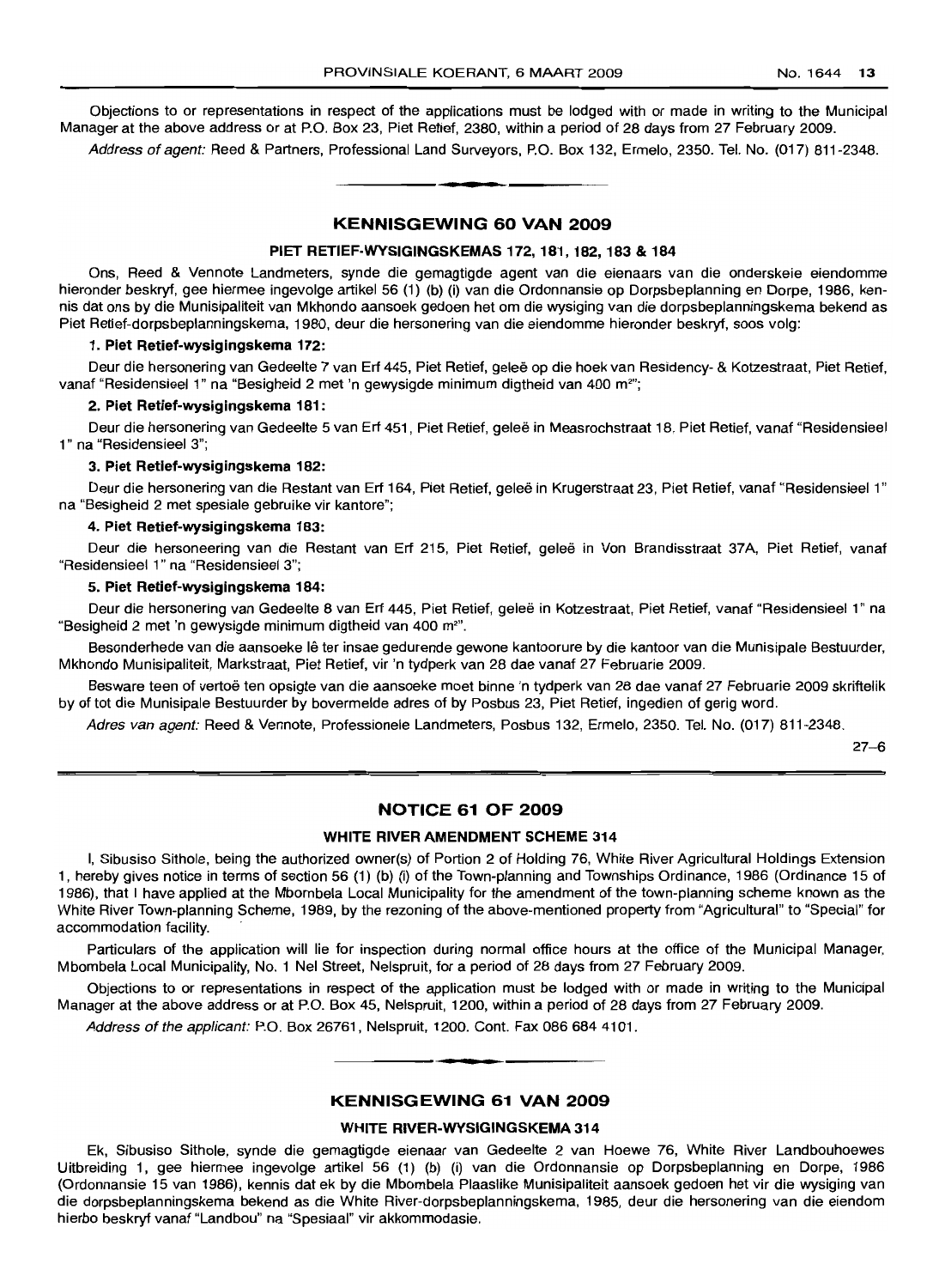Besonderhede van die aansoek lê ter insae gedurende gewone kantoorure by die kantoor van die Munisipale Bestuurder, Mbombela Plaaslike Munisipaliteit, Nelstraat, Nelspruit, vir 'n periode van 28 dae vanaf 27 Februarie 2009.

Besware teen of vertoë ten opsigte van die aansoek moet binne 'n tydperk van 28 dae vanaf 27 Februarie 2009 skriftelik by bogemelde adres of by die Munisipale Bestuurder by Posbus 45, Nelspruit, 1200, ingedien of gerig word.

Adres van applikant: Posbus 26761, Nelspruit, 1200. Kont: 086 684 4101.

27-6

## **NOTICE 62 OF 2009**

NOTICE OF APPLICATION FOR THE DIVISION OF LAND IN TERMS OF SECTION 6 (1) (b) OF THE DIVISION OF LAND ORDINANCE, 1986 (ORDINANCE 20 OF 1986)

I, Mirna-Ann Mulder, being the authorised agent of the owner/s of the farm Doornhoek 582 IR, hereby give notice in terms of section 6 (1) (b) of the Division of Land Ordinance, 1986, that I have applied to the Dipaleseng Local Municipality for the subdivision of the property into 2 (two) portions.

Particulars of the application will lie for inspection during normal office hours at the office of the Development Planning, Dipaleseng Local Municipality at the Civic Centre Building, Stuart Street, Balfour, for a period of 28 days from 27 February 2009.

Objections to or representations in respect of the application must be lodged with or made in writing to the Municipal Manager, Private Bag X1005, Balfour, 2410, and the agent, within a period of 28 days from 27 February 2009.

Full particulars of the application are also available from the agent, Mirna Mulder, at the following address: MM Town Planning Services, PO Box 296, Heidelberg, 1438. Tel: 082 400 0909.

**• •**

## **KENNISGEWING 62 VAN 2009**

KENNISGEWING VAN AANSOEK OM ONDERVERDELING INGEVOLGE ARTIKEL 6 (1) (b) VAN ORDONNANSIE 20 VAN 1986 (VERDELING VAN GROND ORDONNANSIE)

Ek, Mirna-Ann Mulder, synde die gemagtigde agent van die geregistreerde eienaar/s van die plaas Doornhoek 582 IR, gee ingevolge artikel 6 (1) (b) van die Ordonnansie op Verdeling van Grond (No. 20 van 1986), kennis dat ek by die Dipaleseng Plaaslike Munisipaliteit aansoek gedoen het om die eiendom in 2 (twee) gedeeltes te verdeel.

Besonderhede van die aansoek lê ter insae gedurende gewone kantoorure by die kantoor van die Ontwikkelingsbeplanning, Dipaleseng Plaaslike Munisipaliteit, Stuartstraat, Balfour, vir 'n tydperk van 28 dae vanaf 27 Februarie 2009.

Besware teen of vertoë ten opsigte van die aansoek moet binne 'n tydperk van 28 dae vanaf 27 Februarie 2009 skriftelik by die Munisipale Bestuurder, p/a Privaatsak X1005, Balfour, 2410, en die agent, ingedien of gerig word.

Besonderhede van die aansoek is ook beskikbaar by die agent, Mirna Mulder, by ondergemelde adres: MM Town Planning Services, Posbus 296, Heidelberg, 1438. Tel: 082 400 0909. mirna@townplanningservices.co.za

27-6

#### **NOTICE 63 OF 2009**

[REGULATION 21 (10) OF THE DEVELOPMENT FACILITATION REGULATIONS IN TERMS OF THE oFA, 1995]

#### NOTICE OF LAND DEVELOPMENT AREA APPLICATION

B.M. Dry of Caz Dry Attorneys has lodged an application for the establishment of a land development area in terms of the Development Facilitation Act, 1995.

The application is for the development of the following land:

Remainder of Portion 23 of the farm Klipkopje 228 JT, Mpumalanga.

Portion 56 of the farm Klipkopje 228 JT, Mpumalanga.

The development will consist of the following:

- 84 residential erven.
- 6 private open space erven.
- An erf reserved for the provision of engineering services and water storage facilities.
- 2 erven, situated on either side of Road 0811, to be used as security access entrances to the estate.
- An erf reserved for public road purposes.
- 2 erven for the internal private road network throughout the estate.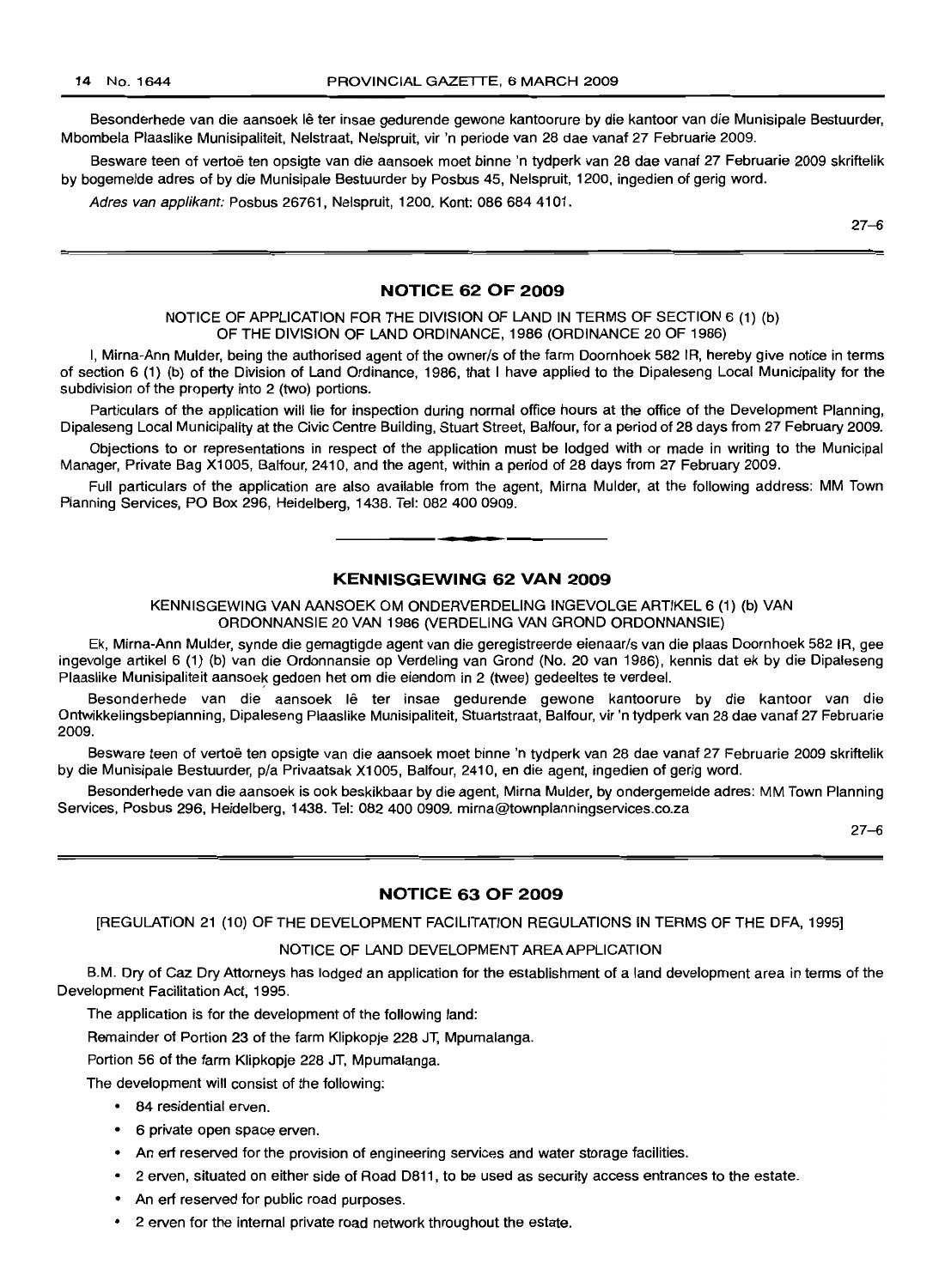- The Mpumalanga Development Tribunal is requested to suspend the provisions and application of the Subdivision of Agricultural Land Act, 1970 (Act No. 70 of 1970), pertaining to the subdivision of the land in question i.t.o. section 33 (2) (i) (iv) of the Development Facilitation Act, 1995 (Act No. 67 of 1995).
- The Mpumalanga Development Tribunal is requested to suspend the provisions and application of the Agricultural Holdings Act, 1919 (Act No. 22 of 1919), with regards to the excision of the agricultural holdings from the Agricultural Holdings Act.
- The Mpumalanga Development Tribunal is requested to approve the layout plan and conditions of establishment of the development.

The relevant plans, documents and information are available for inspection at the offices of the designated officer of the Mpumalanga Development Tribunal at Simunye Corner Building, cnr. De Waal and Anderson Streets, Nelspruit, for a period of 21 days from 27 February 2009.

The application will be considered at a tribunal hearing to the held at Building 8, Riverside Government Complex, Nelspruit, on 4 June 2009 at 09hOO and the pre-hearing conference will be held at Building 8, Riverside Government Complex, Nelspruit, on 14 May 2009 at 09hOO.

Any person having an interest in the application should please note:

1. You may, within a period of 21 (twenty-one) days from the date of the first publication of this notice (27 February 2009), provide the designated officer with written objections or representations; or

2. if your comments constitute an objection to any aspect of the land development application, you must appear in person or through a representative before the Tribunal at the pre-hearing conference.

Any written objection or representation must be delivered to the Designated Officer (Mr. A van Niekerk/Mr. M.D. Taljaard), Private Bag X11219, Nelspruit, 1200, and if you have any queries, you may contact the designated officer on Tel: (013) 756-9016 and fax: (013) 756-9023.

Land developmant applicant: B.M. Dry (Caz Dry Attorneys), P.O. Box 1995, White River, 1240. Cell: 082 882 8250. Fax: (013) 752-5030. Email: caz@cazdryattorneys.co.za

**NOTICE 63 OF 2009**

**•**

[UMTSETFOSIMISO 21 (10) WEMITSETFOTIMISO YEKUTFUTFUKISWA KWETINZAWO NGEKULANZELA IDFA, 1995]

#### SATISO SESICELO SEKUTFUTFUKISWA KWENDZAWO

8.M. Dry we Caz Dry Attorneys (boGcwetha), ufaka sicelo sekutfutfukiswa kwendzawo ngekweMtsetfo sisekelo lobukene netekutfutfukisa (Development Facilitation Act, 1995).

Lesicelo lesifakiwe sekutfutfukisa letindzawo letilandzelako:

Incenye lesele ye ncenye 23 yeliPulazi i-Klipkopje 228 JT, eMpumalanga.

Incenye 56 yeliPulazi i-Klipkopje 228 JT, eMpumalanga.

Lokutfutfukiswa kufaka ekhatsi loku lokulandzelako:

- Titandi tekuhlala letingu 84.
- Tindzawo letivulekile tangesese etitandini letingu 6.
- Sitandi lesibekelwe umsebenti bobunjiniyela nesakhiwo sendzawo yokubeka mandi.
- Titandi letingu 2 letibekwe ngalana nangalana kwemgwaco D811, tekulawula kungena phakatsi ngendlela legadziwe.
- Sitandi semgwaco wemphakatsi.
- <sup>o</sup> Titandi temgwaco wangasese ngaphakatsi kwalenzawo yokutfutfukiswa letingu 2.
- IMpumalanga Development Tribunal icelwa kutsi ilengise nobe ibekele eceleni timfuno nemibandzela ye Subdivision of Agricultural Land Act, 1970 (Act 70 of 1970), lemayelana nekusikwa ticeshana kwalomhlaba lokukhulunywa ngawo, ngekweMgomo 33 (2) (j) (iv) we Development Facilitation Act, 1995 (Act 67 of 1995).
- IMpumalanga Development Tribunal icelwa kutsi ilengise nobe ibekele eceleni timfuno nemibandzela ye Agricultural Holdings Act, 1919 (Act 22 of 1919), lemayelana nekukhishwa kwale-Agricultural Holding ku Agricultural Holding Act.
- IMpumalanga Development Tribunal icelwa kutsi ivumele lemidvwebo yekwakha ne conditions of establishment yokutfutfukiswa lenzawo.

Lokuphatselene nemidvwebo yekwakha, mibhalo lesemtsetfweni nemininingwane kuyatfolokala emaHhovisini alona 10Sikhuiu lesigcotshiwe se Mpumalanga Development Tribunal kuSakhiwo sakaSimunye, cnr, De Waal & Anderson Street, eNaspoti, sikhatsi lesilinganiselwa emalangeni langemashumi lamabili nakunye (21) kusukela ngamhlaka 27 February 2009.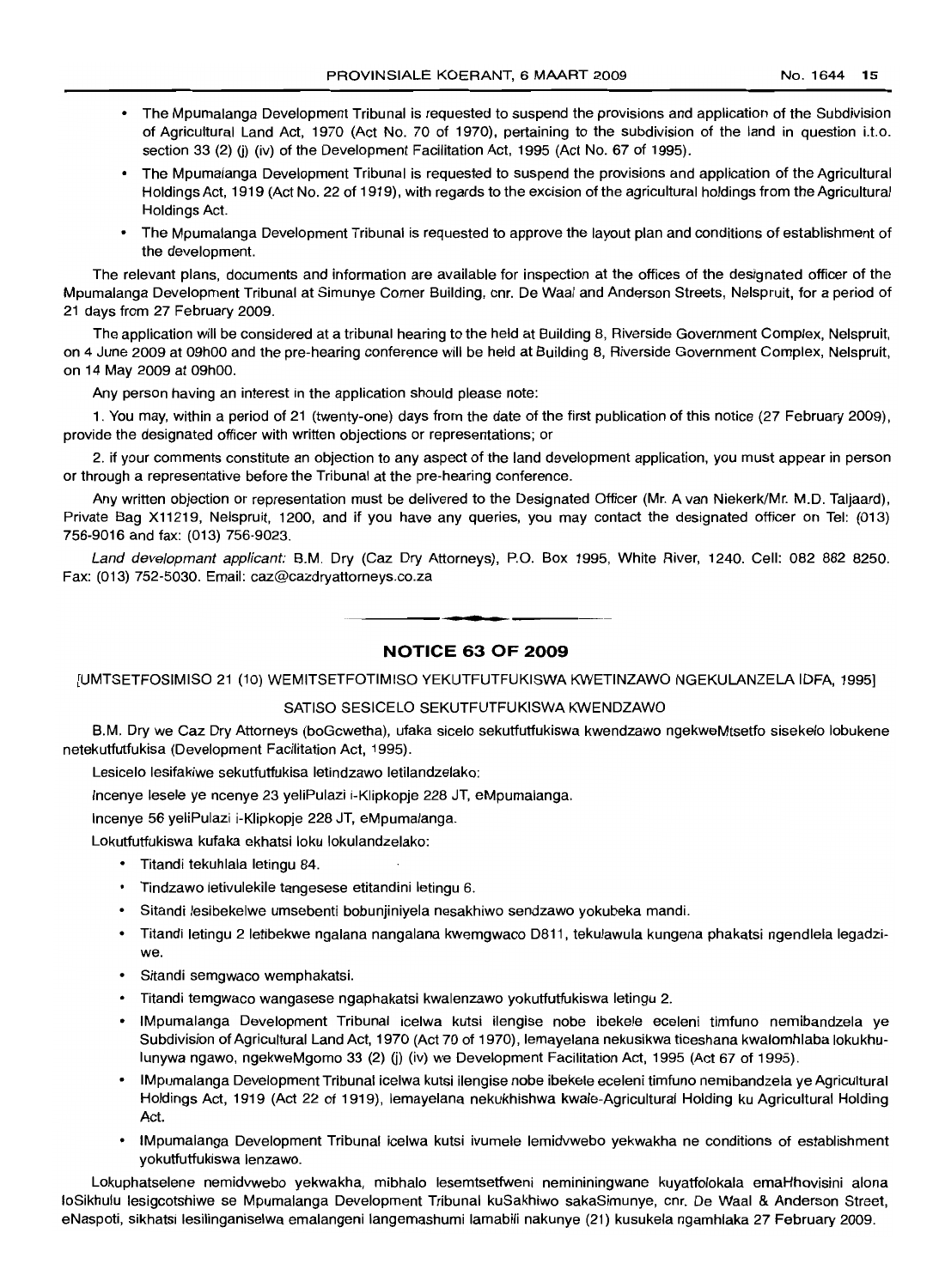Sicelo sitawucubungulwa ekulalelweni kwe-Tribunal letawubanjelwa ku Sakhiwo 8, Riverside Government Complex, eNaspoti ngamhlaka 4 June 2009 nga 09hOO. Kulalelwa phambilini kwalesicelo kutawubanjelwa kuSakhiwo 8, Riverside Government Complex, eNaspoti ngamhlaka 14 May 2009 nga 09hOO.

Noma ngubani lonenshisekelo ngalesicelo kumele ati loku lokulandzelako:

1. Uvumelekile kungakapheli emalanga langemashumi lamabili nakunye (21) kusukela ekuphumeni kwalesicelo (27 February 2009) kuniketa Sikhulu LesiGcotshiwe, lokubhaliwe macondzana nekuphikisana nobe mibono; nobe

2. uma umbono wakho unekuphikisana naloko lokuhlongotwako mayelana nekutfutfukisa kwalomhlaba kumele uvele wena matfupha nobe loyolokumele ekulalelweni phambilini kwe-Tribunal kulelilanga lelingetulu lelibekiwe.

Nobe yini lebhaliwe lephikisana nobe lephawula ngalokulokuhlongotwako ingatfunyelwa kuSikhulu lesiGcotshiwe (Mr. A van NiekerkjMr. MD Taljaard), Private Bag X11219, Nelspruit, 1200, Futsi uma unemibuto ungatsintsana neSikhulu lesiGcotshiwe kulicingo (013) 766-6314/(013) 756-9016, noma ufekiseku (013) 756-9023.

Lofake lesicelo sekutfutfukisa: B.M. Dry (Caz Dry Attorneys), P.O. Box 1995, White River, 1240. Cell: 082 882 8250. iFekisi: (013) 752-5030. Email: caz@cazdryattorneys.co.za.

27-6

## **NOTICE 67 OF 2009**

#### **PIET RETIEF AMENDMENT SCHEME 180**

NOTICE OF APPLICATION FOR THE AMENDMENT OF THE PIET RETIEF TOWN-PLANNING SCHEME, 1980, IN TERMS OF SECTION 56 (1) (b) (i) OF THE TOWN-PLANNING AND TOWNSHIPS ORDINANCE, 1986 (ORDINANCE 15 OF 1986)

I, Pinkie Kuhne, being the authorised agent of the registered owner of the property mentioned below, hereby give notice, in terms of the above Ordinance, that I have applied to the Piet Retief Municipality for the amendment of the town-planning scheme, known as the Piet Retief Town-planning Scheme, 1980, by the rezoning of Portion 2 of Erf 159, situated at No. 19A Hansen Street, Piet Retief, from "Residential 1" to "Residential 3".

Particulars regarding the application will lie for inspection during normal office hours at the office of the Municipal Manager, Civic Centre, Mark Street, Piet Retief, for a period of 28 (twenty-eight) days from 6 March 2009.

Objections to this application must, within a period of 28 (twenty-eight) days from 6 March 2009, written and in duplicate, be submitted to the Municipal Manager at the above address, or be posted to P.O. Box 23, Piet Retief, 2380.

Agent: Pinkie Kühne, 76 Paterson Street (P.O. Box 22072), Newcastle, 2940.

## **KENNISGEWING 67 VAN 2009**

**.-**

## **PIET RETIEF-WYSIGINGSKEMA 180**

KENNISGEWING VAN AANSOEK OM DIE WYSIGING VAN DIE PIET RETIEF-DORPSBEPLANNINGSKEMA, 1980, INGEVOLGE ARTIKEL 56 (1) (b) (i) VAN DIE ORDONNANSIE OP DORPSBEPLANNING EN DORPE, 1986 (ORDONNANSIE 15 VAN 1986)

Ek, Pinkie Kühne, synde die gemagtigde agent van die geregistreerde eienaar van die ondergenoemde eiendom, gee hiermee, ingevolge bogenoemde artikel, kennis dat ek by die Piet Retief Munisipaliteit aansoek gedoen het om die wysiging van die dorpsbeplanningskema, bekend as die Piet Retief-dorpsbeplanningskema, 1980, deur die hersonering van Gedeelte 2 van Erf 159, gelee te Hansenstraat No. 19A, Piet Retief, vanaf "Residensieel 1" na "Residensieel 3".

Besonderhede van die aansoek Ie ter insae gedurende gewone kantoorure by die kantoor van die Munisipale Bestuurder, Burgersentrum, Markstraat, Piet Retief, vir 'n tydperk van 28 (agt-en-twintig) dae vanaf 6 Maart 2009.

Besware of vertoë teen die aansoek moet binne 'n tydperk van 28 (agt-en-twintig) dae vanaf 6 Maart 2009, geskrewe en in tweevoud, ingehandig word by die Munisipale Bestuurder, by bovermelde adres, of gepos word aan Posbus 23, Piet Retief, 2380.

Agent: Pinkie Kühne, Patersonstraat 76 (Posbus 22072), Newcastle, 2940.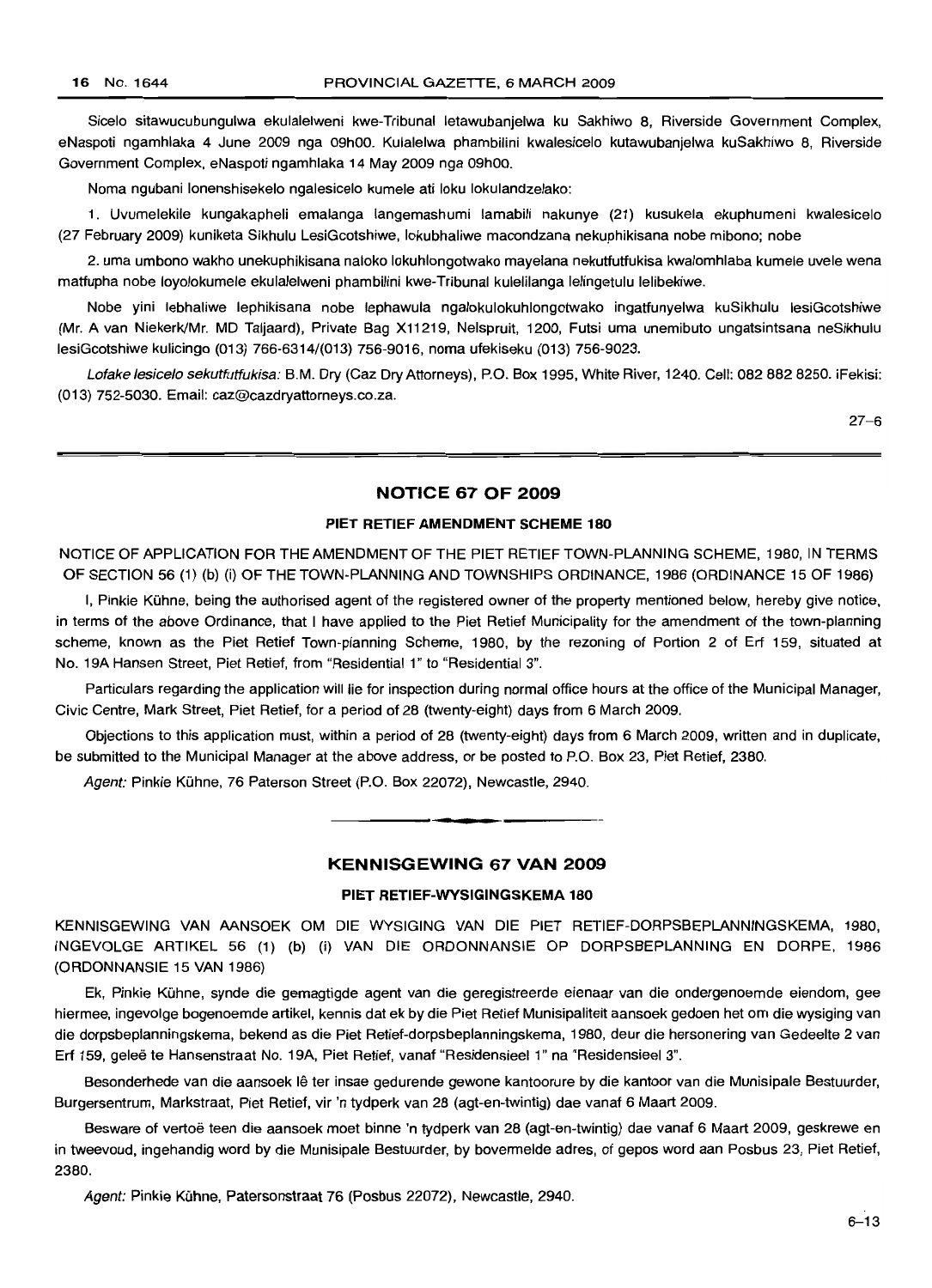## **NOTICE 68 OF 2009**

NOTICE OF APPLICATION FOR AMENDMENT OF THE KRIEL TOWN-PLANNING SCHEME, 1992, IN TERMS OF SECTION 56 (1) (b) (i) OF THE TOWN-PLANNING AND TOWNSHIPS ORDINANCE, 1986

#### **EMALAHLENI AMENDMENT SCHEME 1167**

I, Maria Elizabeth Human TRP (SA), being the authorised agent of the owner of Erf 3202, Kriel Extension 4, Mpumalanga, hereby give notice in terms of section 56 (1) (b) (i) of the Town-planning and Townships Ordinance, 1986, that I have applied to the Emalahleni Local Municipality for the amendment of the town-planning scheme known as the Kriel Town-planning Scheme, 1992, by the rezoning of the ert described above, situated on 2 Bryan Street, from "Industrial 3" to "Institutional" with Annexure 421 for Place of Public Worship.

Particulars of the application will lie for inspection during normal office hours at the office of the Chief Town Planner, Third Floor, Civic Centre, Mandela Avenue, Emalahleni, for a period of 28 days from 6 March 2009.

Objections to or representations in respect of the application must be lodged with or made in writing to the Municipal Manager at the above address or at P.O. Box 3, Emalahleni, 1035, within a period of 28 days from 6 March 2009.

Address of applicant: Townscape Planning Solutions CC, PO Box 375, River Crescent, 1042. Tel: (013) 656-0554.

**.-**

Our reference: P09107 Gazette.

## **KENNISGEWING 68 VAN 2009**

KENNISGEWING VAN MNSOEK OM WYSIGING VAN DIE KRIEL-DORPSBEPLANNINGSKEMA, 1992, INGEVOLGE ARTIKEL 56 (1) (b) (i) VAN DIE ORDONNANSIE OP DORPSBEPLANNING EN DORPE, 1986

#### **EMALAHLENI-WYSIGINGSKEMA 1167**

Ek, Maria Elizabeth Human SS (SA), synde die gemagtigde agent van die eienaar van Ert 3202, Kriel Uitbreiding 4, Mpumalanga, gee hiermee ingevolge artikel 56 (1) (b) (i) van die Ordonnansie op Dorpsbeplanning en Dorpe, 1986, kennis dat ek by die Emalahleni Plaaslike Munisipaliteit aansoek gedoen het om die wysiging van die dorpsbeplanningskema, bekend as die Kriel-dorpsbeplanningskema, 1992, deur die hersonering van die eiendom hierbo beskryf, gelee te Bryanstraat 2, vanaf "Industrieel 3" na "Inrigting" met Bylaag 421 vir Plek vir Openbare Aanbidding.

Besonderhede van die aansoek lê ter insae gedurende gewone kantoorure by die Hoof Stadsbeplanner, Derde Vloer, Burgersentrum, Mandelarylaan, Emalahleni, vir 'n tydperk van 28 dae vanaf 6 Maart 2009.

Besware teen of vertoë ten opsigte van die aansoek moet binne 'n tydperk van 28 dae vanaf 6 Maart 2009 skriftelik tot die Munisipale Bestuurder by bovermelde adres of by Posbus 3, Emalahleni, 1035, ingedien of gerig word.

Adres van applikant: Townscape Planning Solutions CC, Posbus 375, River Crescent, 1042. Tel: (013) 656-0554.

 $6 - 13$ 

## **NOTICE 69 OF 2009**

#### **EMALAHLENI AMENDMENT SCHEME 1991**

NOTICE OF APPLICATION FOR AMENDMENT OF TOWN-PLANNING SCHEME IN TERMS OF SECTION 56 (1) (b) (i) OF THE TOWN-PLANNING AND TOWNSHIPS ORDINANCE, 1986 (ORDINANCE 15 OF 1986)

#### **AMENDMENT SCHEME 1170**

I, Vivienne Smith TRP (SA), of the firm Korsman van Wyk Town and Regional Planners, being the authorized agent of the owner of Ert 1450, Witbank Extension 8, hereby give notice in terms of section 56 (1) (b) (i) of the Town-planning and Townships Ordinance, 1986 (Ordinance 15 of 1986), that I have applied to Emalahleni Local Municipality for the amendment of the townplanning scheme in operation known as Emalahleni Town-planning Scheme, 1991 by the rezoning of the property described above, situated at 53 Longfellow Street in the Township Witbank, from "Residential 1" to "Business 3".

Particulars of the application are open for inspection during normal office hours by the office of the Municipal Manager, City Planning Division, Third Floor, Civic Center, Mandela Street, eMalahleni for a period of 28 days from 6 March 2009 (the date of first publication of this notice).

Objections to or representations in respect of the application must be lodged in writing and in duplicate with the Municipal Manager at the above office or posted to him at at P.O. Box 3, eMalahleni, 1035, within a period of 28 days from 6 March 2009.

Address of authorised agent: Korsman van Wyk Town and Regional Planners, Suite 295, Private Bag X7294, eMalahleni, 1035. Tel: (013) 650-0408. Fax: 086 663 6326. E-mail: admin@korsman.co.za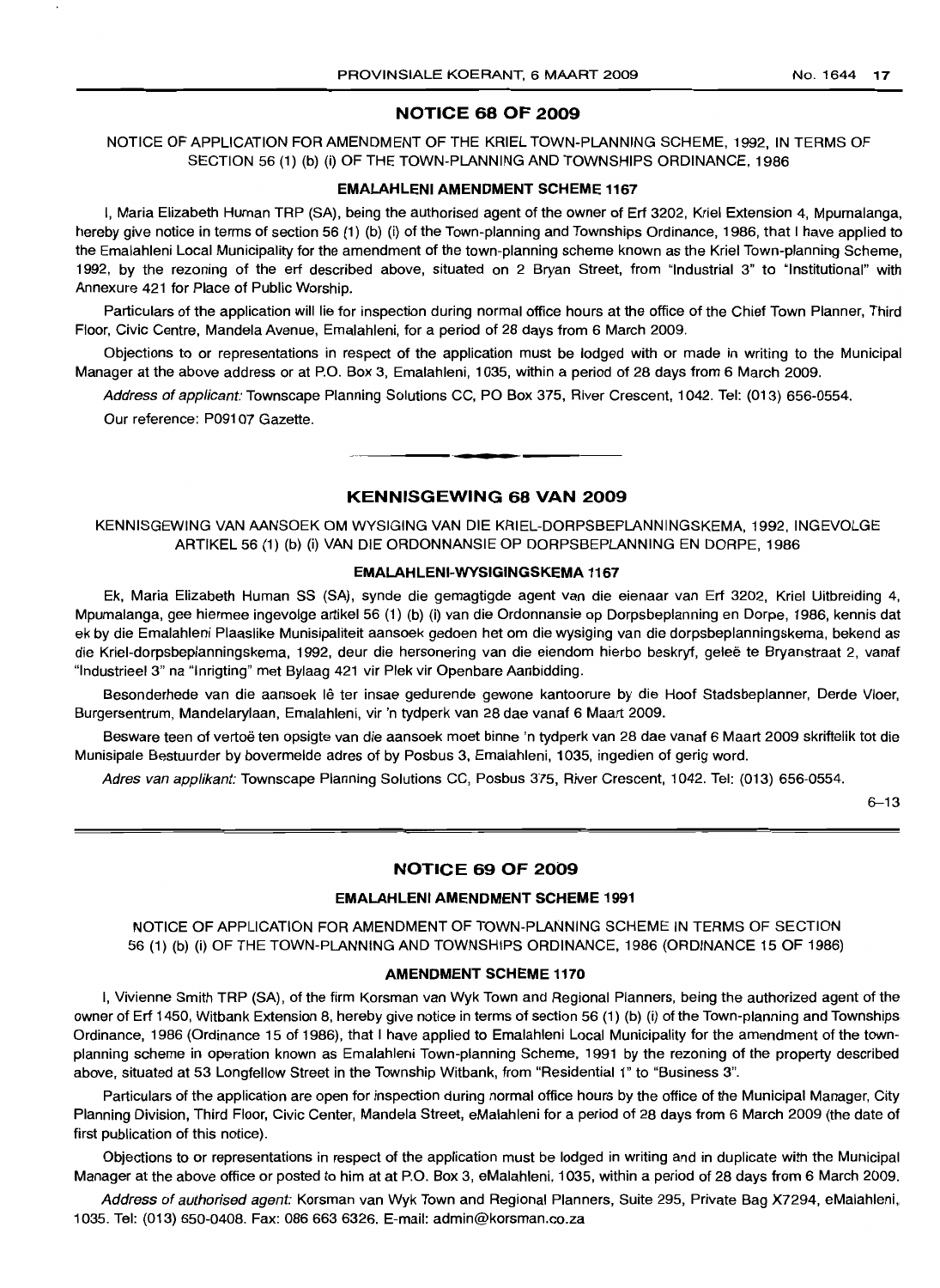## **KENNISGEWING 69 VAN 2009**

#### **EMALAHLENI-WYSIGINGSKEMA 1991**

#### KENNISGEWING VAN AANSOEK OM WYSIGING VAN DORPSBEPLANNINGSKEMA INGEVOLGE ARTIKEL 56 (1) (b) (i) VAN DIE ORDONNANSIE OP DORPSBEPLANNING EN DORPE, 1986 (ORDONNANSIE 15 VAN 1986)

#### **WYSIGINGSKEMA 1170**

Ek, Vivienne Smith TRP (SA), van die firma Korsman van Wyk Stads- en Streekbeplanners, synde die gemagtigde agent van die geregistreerde eienaar van Erf 1450, Witbank Uitbreiding 8, gee hiermee ingevolge artikel 56 (1) (b) (i) van die Ordonnansie op Dorpsbeplanning en Dorpe, 1986 (Odonnansie 15 van 1986), kennis dat ek by Emalahleni Plaaslike Munisipaliteit aansoek gedoen het om die wysiging van die dorpsbeplanningskema in werking bekend as Emalahlenidorpsbeplanningskema, 1991, deur die hersonering van die eiendom hierbo beskryf, gelee te Longfellowstraat 53, in die dorpsgebied Witbank X8, van "Residensieel 1" tot "Besigheid 3".

Besonderhede van die aansoek lê gedurende gewone kantoorure by die kantoor van die Munisipale Bestuurder, Stadsbeplanningsafdeling, Derde Vloer, Burgersentrum, Mandelastraat, eMalahleni, vir 'n tydperk van 28 dae vanaf 6 Maart 2009 (die datum van eerste publikasie van hierdie kennisgewing) ter insae.

Besware teen of vertoë ten opsigte van die aansoek moet binne 'n tydperk van 28 dae vanaf 6 Maart 2009 skriftelik en in tweevoud by die Munisipale Bestuurder by bovermelde kantoor ingedien of aan hom by Posbus 3, eMalahleni, 1035, gepos word.

Adres van gemagtigde agent: Korsman van Wyk Stads- en Streekbeplanners, Suite 295, Privaatsak X7294, eMalahleni, 1035. Tel: (013) 650-0408. Faks: 086 663 6326. E-pos: admin@korsman.co.za

 $6 - 13$ 

## **NOTICE 70 OF 2009**

#### DIVISION OF LAND ORDINANCE, 1986 (ORDINANCE 20 OF 1986)

Notice is hereby given in terms of section 6 (8) (a) of the Division of Land Ordinance, 1986 (Ordinance 20 of 1986) that Christiaan Jacob Johan Els, being the authorized agent of the owner, has applied to the Delmas Local Municipality for the subdivision of Portion 1 of Holding 183, Modder East Orchards Agricultural Holdings into 33 portions.

Further particulars of the application are open for inspection during normal office hours at the office of the Municipal Manager, Room 2, c/o Samuel and Van der Walt Streets, Delmas, for a period of 28 days from 6 March 2009 (the date of first publication of this notice).

Any person who wishes to object to the granting of the application or wishes to make representations in regard thereto shall submit his objections or representations in writing and in duplicate to the Municipal Manager at the above address or at PO Box 6, Delmas, 2210, within a period of 28 days from 6 March 2009.

Date of first publication: 9 January 2009.

Description of land: Portion 1 of Holding 183, Modder East Orchards Agricultural Holdings.

Number and area of proposed portions: Remainder:  $\pm$  3,4707 ha; Portion 1:  $\pm$  1,0140 ha; Portion 2:  $\pm$  1,000 ha; Portion 3:  $\pm$  1,0016 ha; Portion 4:  $\pm$  1,0030 ha; Portion 5:  $\pm$  1,1973 ha; Portion 6:  $\pm$  1,0396 ha; Portion 7:  $\pm$  1.0176 ha; Portion 8: ± 1,0176 ha; Portion 9: ± 1,0039 ha; Portion 10: ± 1,0521 ha; Portion 11: ± 1,2555 ha; Portion 12: ± 1,1581 ha; Portion 13: ± 1,0426 ha; Portion 14: ± 1,1470 ha; Portion 15: ± 1,0119 ha; Portion 16: ± 1,0120 ha; Portion 17: ± 1,0766 ha; Portion 18: ± 1,0106 ha; Portion 19: ± 1,0120 ha; Portion 20: ± 1,0190 ha; Portion 21: ± 1,0238 ha; Portion 22: ± 1,0173 ha; Portion 23: ± 1,0099 ha; Portion 24: ± 1,0311 ha; Portion 25: ± 1,1334 ha; Portion 26: ± 1,0126 ha; Portion 27: ± 1,0018 ha; Portion 28: ± 1,0166 ha; Portion 29: ± 1,0124 ha; Portion 30: ± 1,0098 ha; Portion 31: ± 1,0129 ha; Portion 32: ± 5,0006 ha.

Contact details of the applicant: EVS Planning, PO Box 65093, Erasmusrand, 0165. Tel: (012) 347-1613. Fax: (012) 347-1622. Ref: E4599. **.-**

#### **KENNISGEWING 70 VAN 2009**

ORDONNANSIE OP DIE VERDELING VAN GROND, 1986 (ORDONNANSIE 20 VAN 1986)

Kennis word hiermee gegee ingevolge artikel 6 (8) (a) van die Verdeling van Grond Ordonnansie, 1986 (Ordonnansie 20 van 1986), at Christiaan Jacob Johan Els, die gemagtigde agent van die eienaar, aansoek qedoen het by die Delmas Plaaslike Munisipaliteit vir die onderverdeling van Gedeelte 1 van Hoewe 183, Modder Oos Boorde Landbouhoewe.

Verdere besonderhede van die aansoeke lê ter insae gedurende gewone kantoorure by die kantoor van die Munisipale Bestuurder, Kamer 2, h/v Samuel- en Van der Waltstraat, Delmas, vir 'n tydperk van 28 dae vanaf 6 Maart 2009 (die datum van eerste publikasie van hierdie kennisgewing).